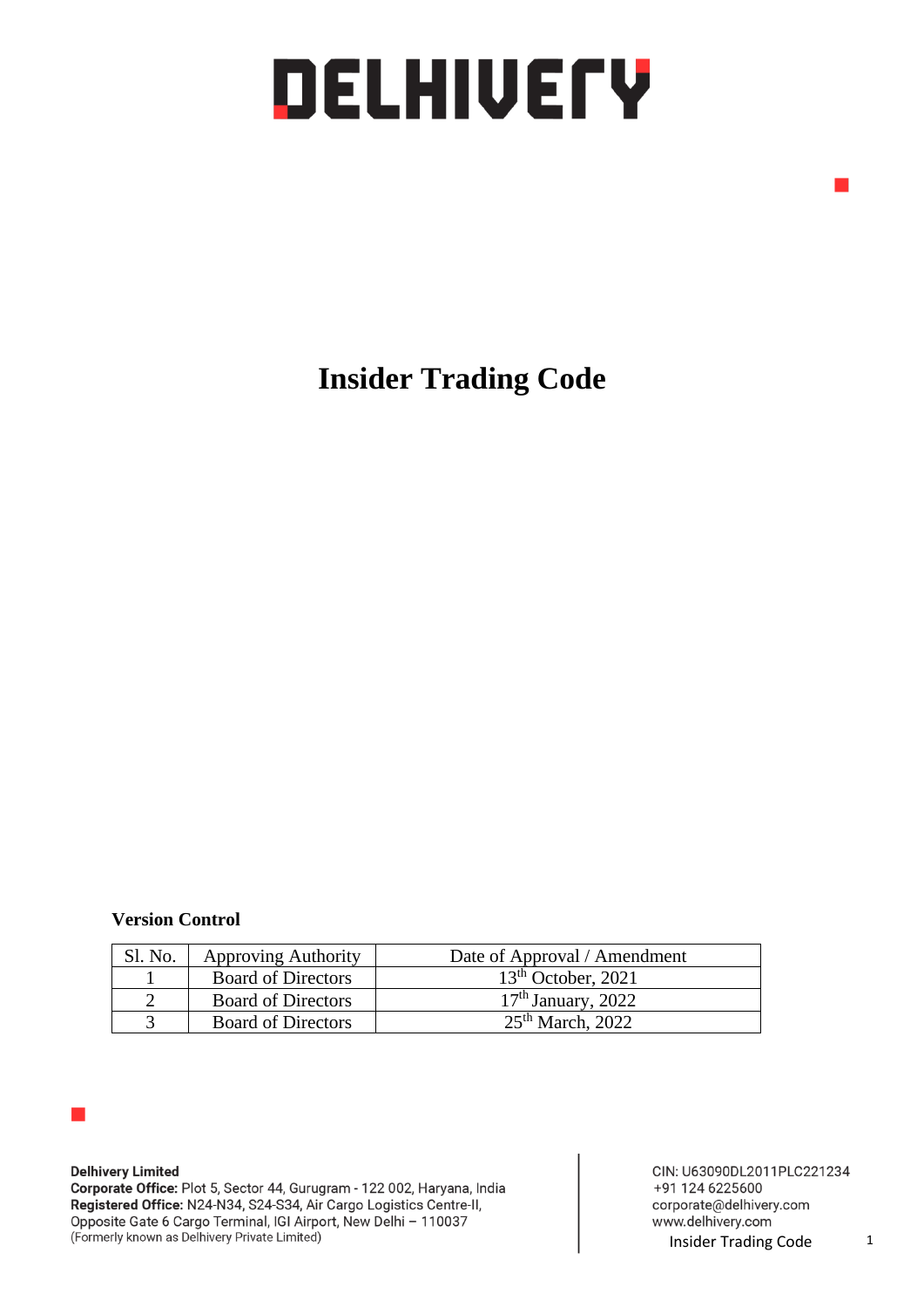#### **DELHIVERY LIMITED**

#### **Code of Conduct to Regulate, Monitor and Report Trading by Insiders, Designated Persons and their Immediate Relatives and for Fair Disclosure of Unpublished Price Sensitive Information**

#### **1. INTRODUCTION**

The Board of Directors (**"Board"**) of Delhivery Limited (**"Company"**) has adopted this code of practices and procedures for fair disclosure of unpublished price sensitive information ( "**Code**" or "**Insider Trading Code**") in accordance with Regulation 8(1) and Regulation 9(1) of the Securities and Exchange Board of India (Prohibition of Insider Trading) Regulations, 2015 **("SEBI PIT Regulations")**.

#### **2. OBJECTIVE**

This Code aims to regulate, monitor and report trading by its designated persons and immediate relatives of designated persons and for fair disclosure of unpublished price sensitive information.

In terms of Regulation 8(1) the Board of every listed company shall formulate and publish on its official website, a code of practices and procedures for fair disclosure of unpublished price sensitive information ("**UPSI**") that the listed company would follow in order to adhere to each of the principles set out in Schedule A to the SEBI PIT Regulations.

Further, in terms of the Regulation 9 (1) of the SEBI PIT Regulations, the Board of every listed company shall ensure that the chief executive officer or managing director shall formulate a code of conduct with the Board's approval to regulate, monitor and report trading by its designated persons and immediate relatives of designated persons towards achieving compliance with the SEBI PIT Regulations, and adopting the minimum standards set out in Schedule B of the SEBI PIT Regulations.

This Code aims to preserve confidentiality and prevent the misuse of any unpublished price sensitive information and to put in place a policy for prohibition of insider trading on the basis of unpublished price sensitive information and also provide for practices and procedures for fair disclosure of unpublished price sensitive information. All designated persons and immediate relatives thereof shall be bound by the SEBI PIT Regulations and this Code. This document embodies the Insider Trading Code to be followed by the Company effective from the commencement of listing and trading of the equity shares of the Company on the stock exchange(s), i.e. Bombay Stock Exchange Limited or the National Stock Exchange of India Limited, in accordance with applicable laws provided however that the relevant provision of the Code which are applicable to the companies 'proposed to be listed' shall become applicable on filing the offer document as per Securities and Exchange Board of India ( Issue of Capital and Disclosure Requirements) Regulations 2018, as amended from time to time.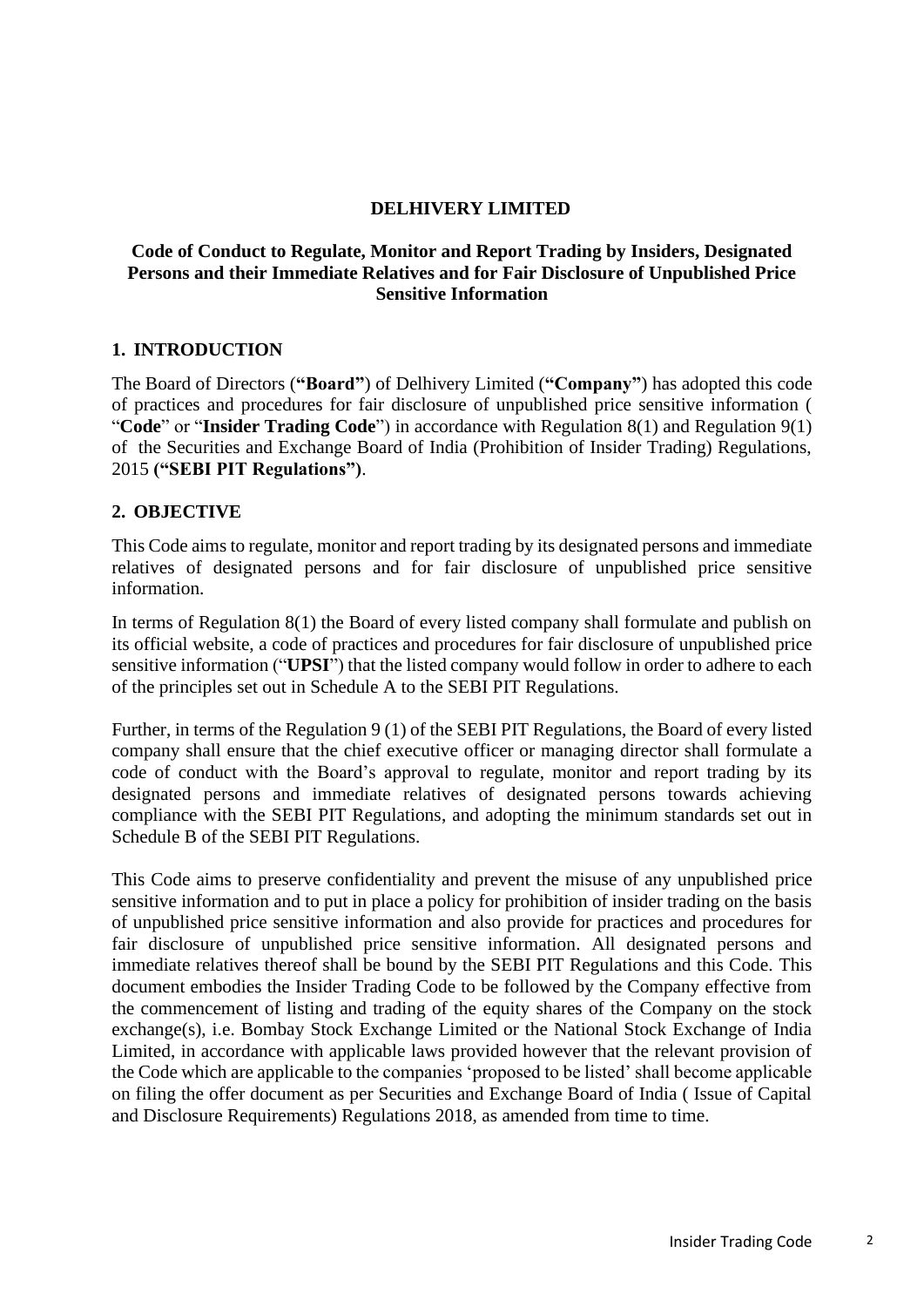#### **3. DEFINITIONS**

**"Act"** means the Securities Exchange Board of India Act, 1992 as amended from time to time.

**"Board of Directors or the Board"** means the Board of directors of the Company including its Audit Committee.

**"Chief Investor Relation Officer"** means the chief financial officer, or any other person as may be nominated from time to time, as the chief investor relation officer of the Company for the purpose of this Code.

**"Compliance Officer"** means the company secretary or any senior officer, designated so and reporting to the Board, who is financially literate and is capable of appreciating requirements for legal and regulatory compliance under these regulations and who shall be responsible for compliance of policies, procedures, maintenance of records, monitoring adherence to the rules for the preservation of unpublished price sensitive information, monitoring of trades and the implementation of the codes specified in the SEBI PIT Regulations under the overall supervision of the Board.

**"Connected Person"** shall have the meaning assigned to such term under the SEBI PIT Regulations and includes:

- a. any person who is or has during the six months prior to the concerned act been associated with a company, directly or indirectly, in any capacity including by reason of frequent communication with its officers or by being in any contractual, fiduciary or employment relationship or by being a director, officer or an employee of the company or holds any position including a professional business relationship between himself and the company whether temporary or permanent, that allows such person, directly or indirectly, access to unpublished price sensitive information or is reasonably expected to allow such access.
- b. Without prejudice to the generality of the foregoing, the persons falling within the following categories shall be deemed to be connected persons unless the contrary is established:
	- i. an immediate relative of connected persons specified in clause (i); or
	- ii. a holding company or associate company or subsidiary company; or
	- iii. an intermediary as specified in section 12 of the Act or an employee or director thereof; or
	- iv. an investment company, trustee company, asset management company or an employee or director thereof; or
	- v. an official of a stock exchange or of clearing house or corporation; or
	- vi. a member of board of trustees of a mutual fund or a member of the board of directors of the asset management company of a mutual fund or is an employee thereof; or
	- vii. a member of the board of directors or an employee, of a public financial institution as defined in section 2(72) of the Act; or
	- viii. an official or an employee of a self-regulatory organization recognised or authorized by the Board; or
		- ix. a banker of the company; or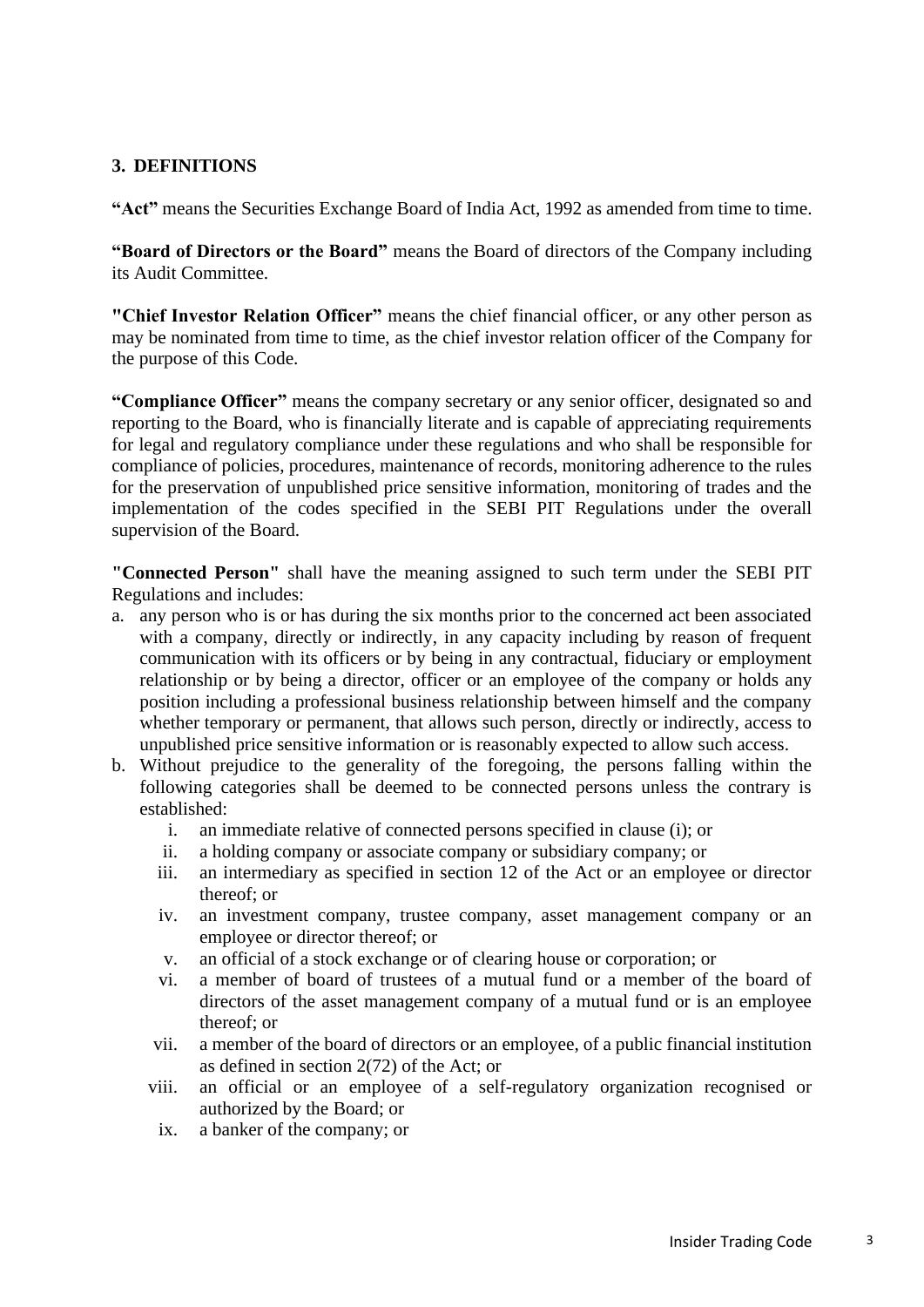x. a concern, firm, trust, Hindu undivided family, company or association of persons wherein a director of a company or his immediate relative or banker of the company, has more than ten per cent of the holding or interest.

**"Contra Trade''** means a trade or transaction which involves buying or selling any number of securities of the Company and within 6 months, trading or transacting in an opposite transaction involving sell or buy following the prior transaction.

#### **"Designated Persons"**

The term Designated Person shall mean:

- a. Directors, promoters, member of promoter group of the Company, as may be applicable, if any.
- b. Chief executive officer.
- c. KMPs and head(s) of respective departments, of the Company and those of its material subsidiaries including their support staff/personal secretaries/ executive assistants.
- d. Senior management personnel up to one level below the persons mentioned at clause (c) above, and those of its material subsidiaries, including their support staff / personal secretaries / executive assistants and IT support staff.
- e. Employees of the finance, accounts, audit, taxation, corporate finance, investor relations, corporate communications, legal & secretarial on the basis of their role and the access to unpublished price sensitive information.
- f. Employees of such other functions of the Company and those of its material subsidiaries who are in possession or likely to be in possession of unpublished price sensitive information and identified as such.
- g. Such other persons who may be designated as such from time to time, by the Board in consultation with the Compliance Officer, for the purpose of this Code, on the basis of their role and function in the organisation and the access that such role and function would provide to unpublished price sensitive information in addition to seniority and professional designation.
- h. Immediate relatives of persons specified above and Hindu undivided family of which such designated person is a member unless stated otherwise.

**"Employee"** means an employee of the Company and or its subsidiaries.

**"Fiduciaries"** collectively to be referred as professional firms such as auditors, accountancy firms, law firms, analysts, insolvency professional entities, consultants, banks etc., assisting or advising the Company.

"**Financially Literate**" shall mean a person who has the ability to read and understand basic financial statements i.e. balance sheet, profit and loss account, and statement of cash flows.

**"Generally Available Information"** means information that is accessible to the public on a non-discriminatory basis, including information published on the website of stock exchange(s) on which the securities of the Company are listed.

**"Immediate Relative"** means a spouse of a person, and includes parent, sibling, and child of such person or of the spouse, any of whom is either dependent financially on such person, or consults such person in taking decisions relating to trading in securities.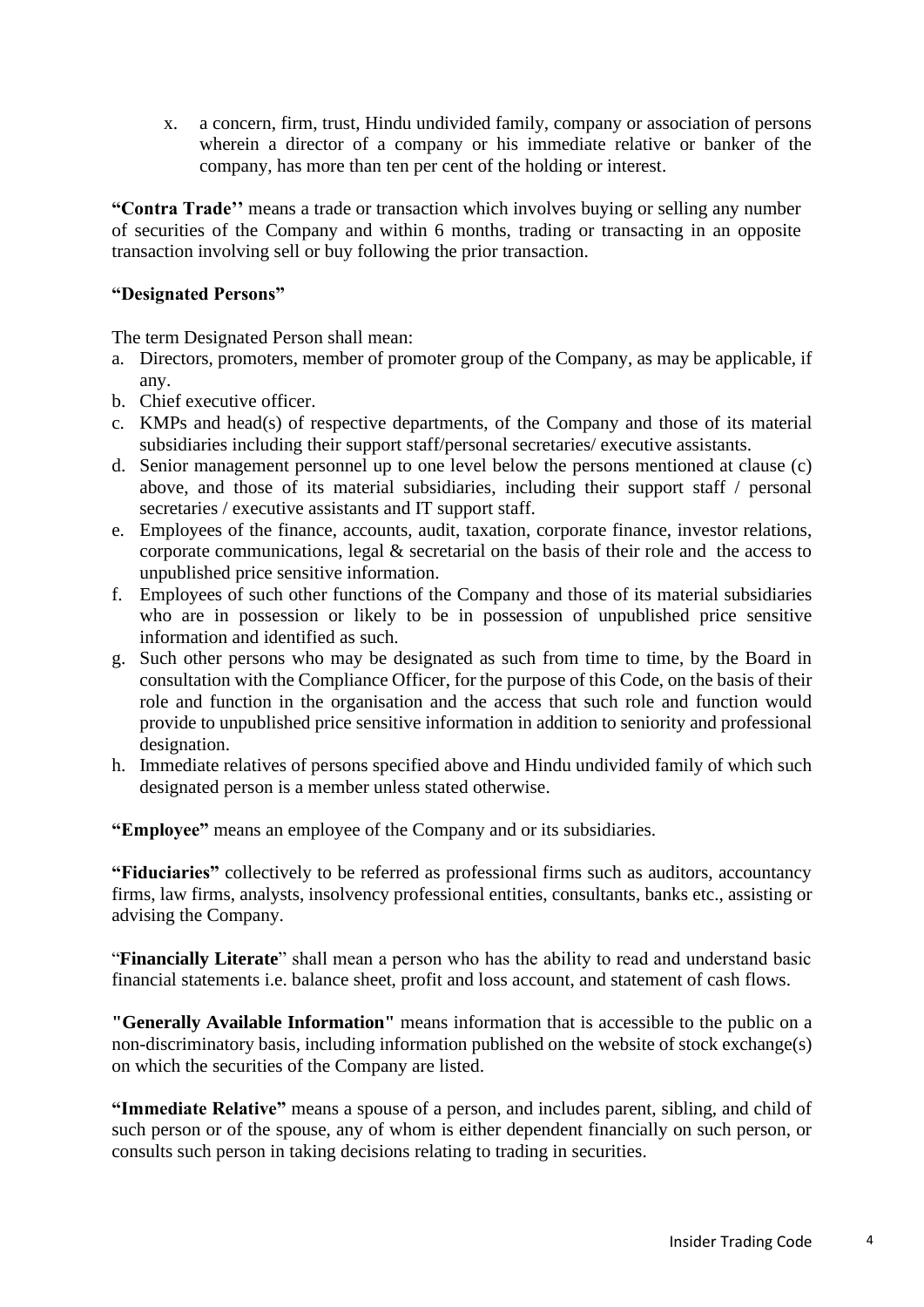*Note: It is hereby clarified that "spouse" of a person will be considered immediate relative irrespective of whether he/she is financially dependent or consults such person in taking decisions relating to trading in securities*.

**"Insider"** means any person who is:

- a. a Connected Person; or
- b. in possession of or having access to unpublished price sensitive information.

**"Key Managerial Personnel"** or "**KMP"** shall have the same meaning assigned to it under the Act, as amended from time to time and it includes the chief executive officer, the managing director, whole time director, chief financial officer, company secretary and such other officer not more than one level below the directors who is in whole time employment designated as KMPs by the Board or such other persons as may be prescribed.

#### **"Legitimate Purposes"**

For the purposes of this code, legitimate purposes may include:

a. Sharing of UPSI, by an Insider, in the ordinary course of business, with any person, including partners, collaborators, lenders, customers, suppliers, merchant bankers, legal advisors, auditors, insolvency professionals or other advisors or consultants, provided that such sharing has not been carried out to evade or circumvent the prohibitions of the SEBI PIT Regulations. b. Without prejudice to the provisions of sub-para (a) above, legitimate purposes for which UPSI can be shared by an Insider, shall include the following:

- i. Sharing the relevant UPSI with any person, for advice, consultation, valuation, fund raising or other intermediation and approvals, in relation to the subject matter of a proposed deal/assignment/tie-up/venture/investment/fund raising, resulting into UPSI itself or otherwise;
- ii. Sharing the relevant UPSI with intermediaries, fiduciaries, merchant bankers, advisors, lawyers, bankers, consultants, valuers, rating agencies, accountants, auditors, insolvency professionals, business support agents, IT tools/system providers/facilitators, transaction processing service providers, in order to avail professional services from them in relation to the subject matter of UPSI;
- iii. Sharing of relevant information with regulators (including any judicial or quasijudicial body or any governmental authority as a part of litigation or regulatory proceedings);
- iv. Sharing the relevant UPSI for advice, consultation, transaction support, intermediation and approvals on projects relating to enterprise transformation, strategy, change management, analytics, re-organization, operation, improvement, technology and similar domains;
- v. Sharing the relevant UPSI with business partners and other counter parties, which is essential and necessary to fulfil the terms and conditions of the relevant business arrangement with such partner, counter party, which may include a client, vendor, collaborator or a lender or financier;
- vi. Sharing the relevant UPSI for advice, consultation, transaction support, intermediation and approvals in the process of evaluation of new products or services, business opportunities and new lines of business;
- vii. Sharing the relevant UPSI for statutory consolidation requirements or disclosure obligations;
- viii. Sharing the relevant UPSI for performance monitoring and oversight duties of relevant decision makers;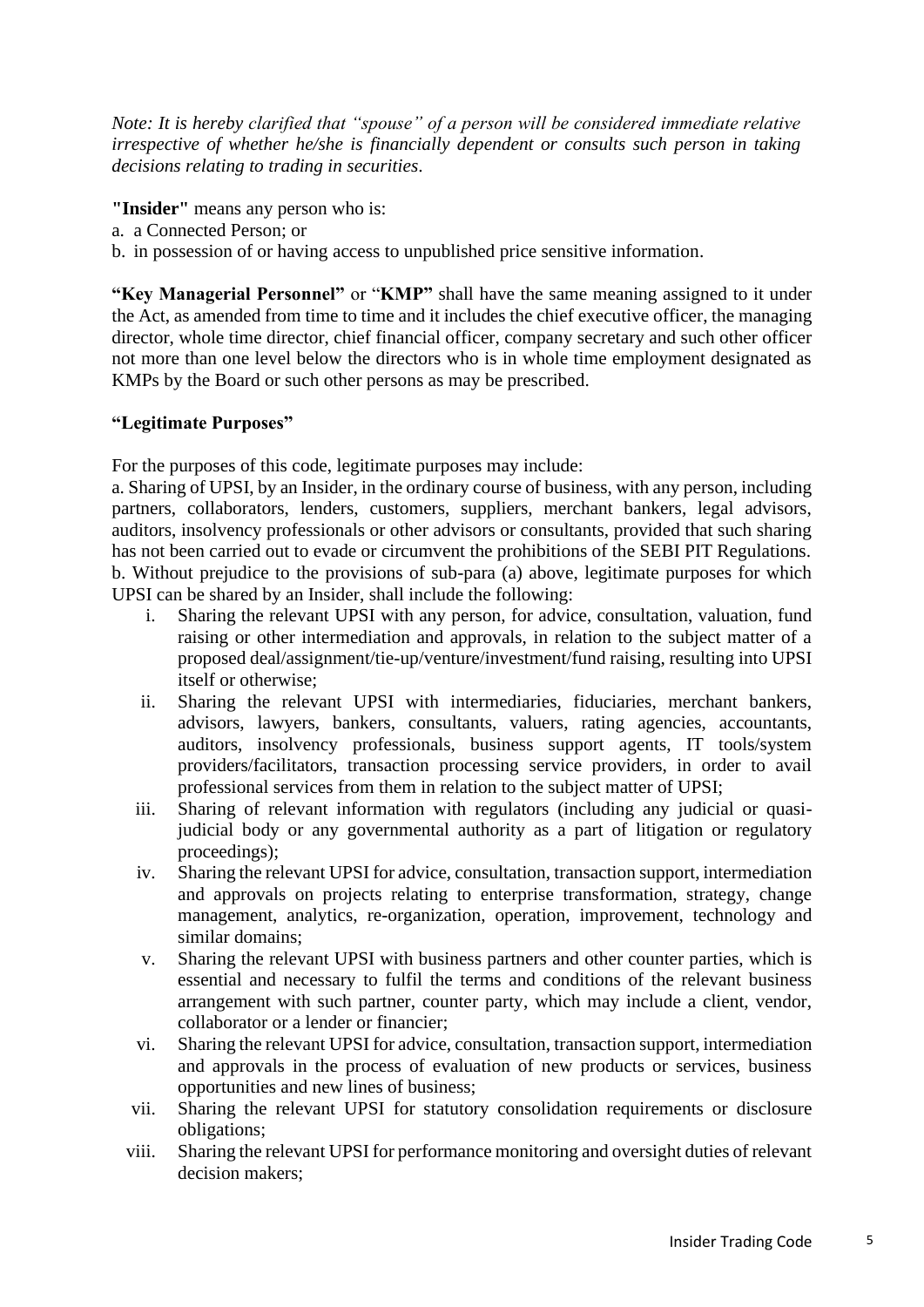- ix. Sharing the relevant UPSI with persons engaged or involved in the processes leading to disclosure of events set out in Schedule III to SEBI (Listing Obligations and Disclosure Requirements) Regulations, 2015;
- x. Sharing the relevant UPSI, in case necessary for performance of duties or discharge of legal obligations.

**"Material Subsidiary"** shall have the same meaning assigned to it under Regulation 16(1)(c) of the Listing Regulations, as amended from time to time. This includes a subsidiary, whose income or net worth exceeds ten percent of the consolidated income or net worth respectively, of the Company and its subsidiaries in the immediately preceding accounting year.

**"Promoter"** shall have the meaning assigned to it under the Securities and Exchange Board of India (Issue of Capital and Disclosure Requirements) Regulations, 2018 or any modification thereof.

**"Promoter Group"** shall have the meaning assigned to it under the Securities and Exchange Board of India (Issue of Capital and Disclosure Requirements) Regulations, 2018 or any modification thereof.

**"SEBI"** shall mean Securities and Exchange Board of India.

**"Securities"** shall have the meaning assigned to it under the Securities Contracts (Regulation) Act, 1956 or any modification thereof except units of a mutual fund.

**"Takeover Regulations"** means the Securities and Exchange Board of India (Substantial Acquisition of Shares and Takeovers) Regulations, 2011 and any amendments thereto.

**"Trading"** means and includes subscribing, buying, selling, dealing, or agreeing to subscribe, buy, sell, deal in securities, and "trade" shall be construed accordingly. It also includes:

a. pledging of the securities of the Company including revocation/invocation of the pledge

- b. a gratuitous transfer of any securities of the Company;
- c. trading in the securities of the Company through a portfolio management account whether discretionary or otherwise and based on the investment advice rendered by any other investment advisor.

Trading would however not include dealing in mutual funds and exercise of employee stock options ("**ESOPs**") except for purpose of disclosures mentioned in this Code.

**"Trading Day"** means a day on which the recognized stock exchanges are open for trading.

**"Trading Window"** means a trading period for trading in the Securities of the Company as specified by the Company from time to time and informed by the Compliance Officer.

**"Unpublished Price Sensitive Information"** or **"UPSI"** means any information, relating to the Company or its securities, directly or indirectly, that is not generally available which upon becoming generally available, is likely to materially affect the price of the securities and shall, ordinarily including but not restricted to, information relating to the following:

- a. periodical financial results;
- b. dividends;
- c. change in capital structure;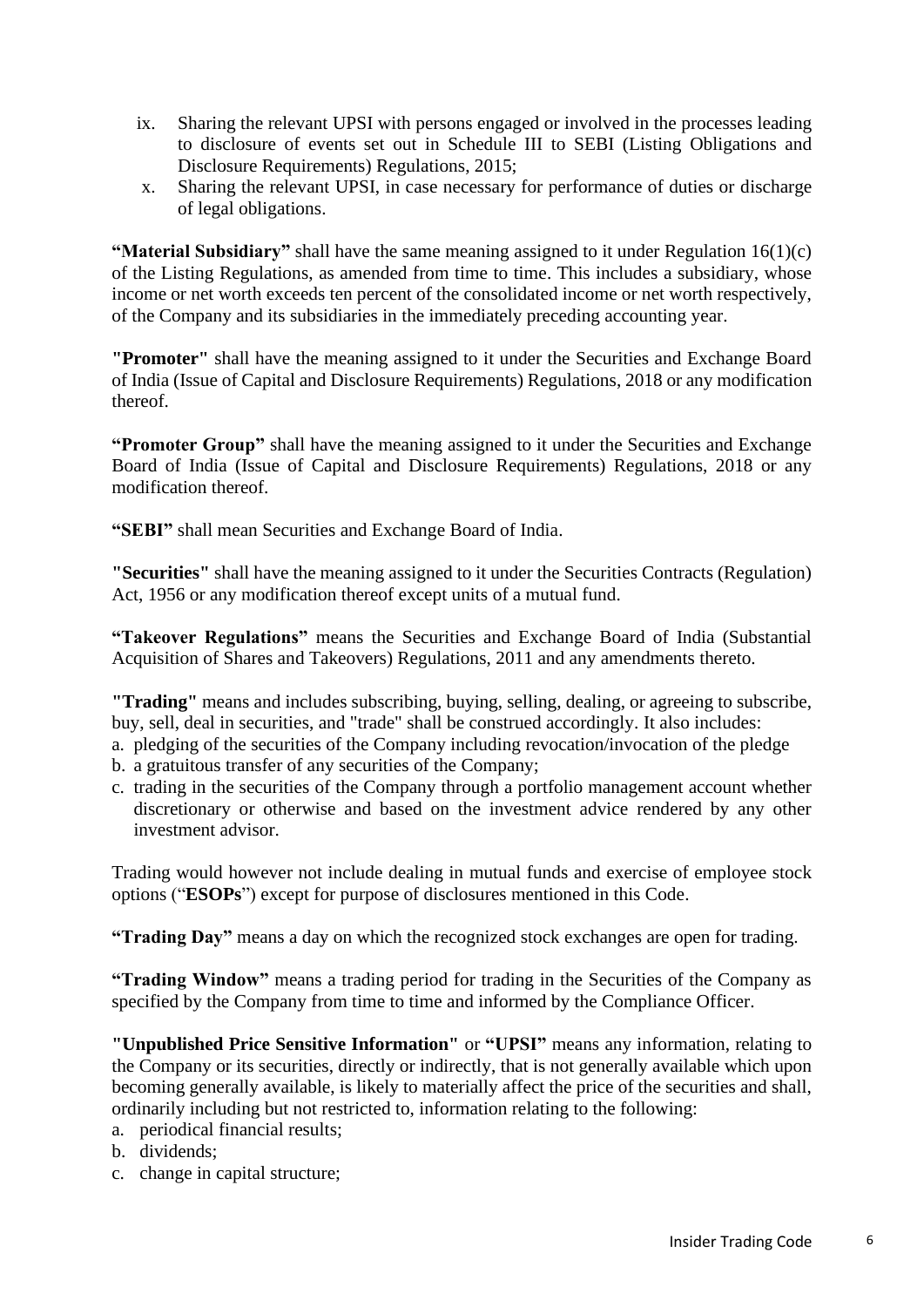- d. mergers, de-mergers, acquisitions, delistings, disposals and expansion of business and such other transactions;
- e. issue of securities, buy-back of securities or any forfeiture of shares or change in market lot of the Company's shares
- f. disposal, spin off or selling division of whole or substantially whole of the undertaking;
- g. any major expansion plans or execution of new projects or any significant changes in policies, plans or operations of the Company;
- h. changes in Key Managerial Personnel; and
- i. other matters as may be prescribed by SEBI/considered by the Compliance Officer to be price sensitive from time to time.

Words and expressions used and not defined herein but defined in the Securities and Exchange Board of India Act, 1992, the Securities Contracts (Regulation) Act, 1956the Depositories Act, 1996 or the Companies Act, 2013 and rules and regulations made thereunder shall have the meanings respectively assigned to them in such legislation.

#### **4. RESPONSIBILITIES OF THE COMPLIANCE OFFICER**

In addition to the duties provided under SEBI PIT Regulations, the Compliance Officer shall have the following duties/ powers, subject to the supervision of the Board of Directors:

- a. ensuring compliance of policies, procedures, maintenance of records, monitoring adherence to the rules for the preservation of Unpublished Price Sensitive Information, approval and review of trading plans, pre-clearances of trades and monitoring of trades and implementation of the Code under the overall supervision of the Board of the Company.
- b. Assisting and addressing all the clarifications of the Insiders, Designated Persons and their Immediate Relatives, with respect to the Code and the SEBI PIT Regulations.
- c. Obtaining disclosures as may be applicable from Promoters, member of Promoter Group and Designated Persons and to give information, in respect of such disclosures received, to all the stock exchange where the Securities of the Company are listed, in accordance with the SEBI PIT Regulations.
- d. Maintaining and preserving all disclosures/ undertakings and applications made under the Code.
- e. Regulating and monitoring the Trading Window of the Securities of the Company and informing closure / re-opening of the same to all the concerned.
- f. Informing the Stock Exchanges within two trading days of receipt of disclosure or from becoming aware of such information from by any designated person in excess of prescribed threshold, if required.
- g. Place before the Audit Committee a quarterly detail of trading in securities by designated persons.
- h. Informing any instance of violation of the Code to the Audit Committee of the Company
- i. Informing SEBI / Stock Exchanges in case it is observed that there has been a violation of the Code.
- j. Monitoring trades and the implementation of this Code under the overall supervision of the Board of Directors of the Company.
- k. Informing the vigil mechanism / whistle-blower policy to the employees and make them aware of such policy to enable them to report instances of leak of unpublished price sensitive information.
- l. Undertaking such other duties and responsibilities as set out under the SEBI PIT Regulations.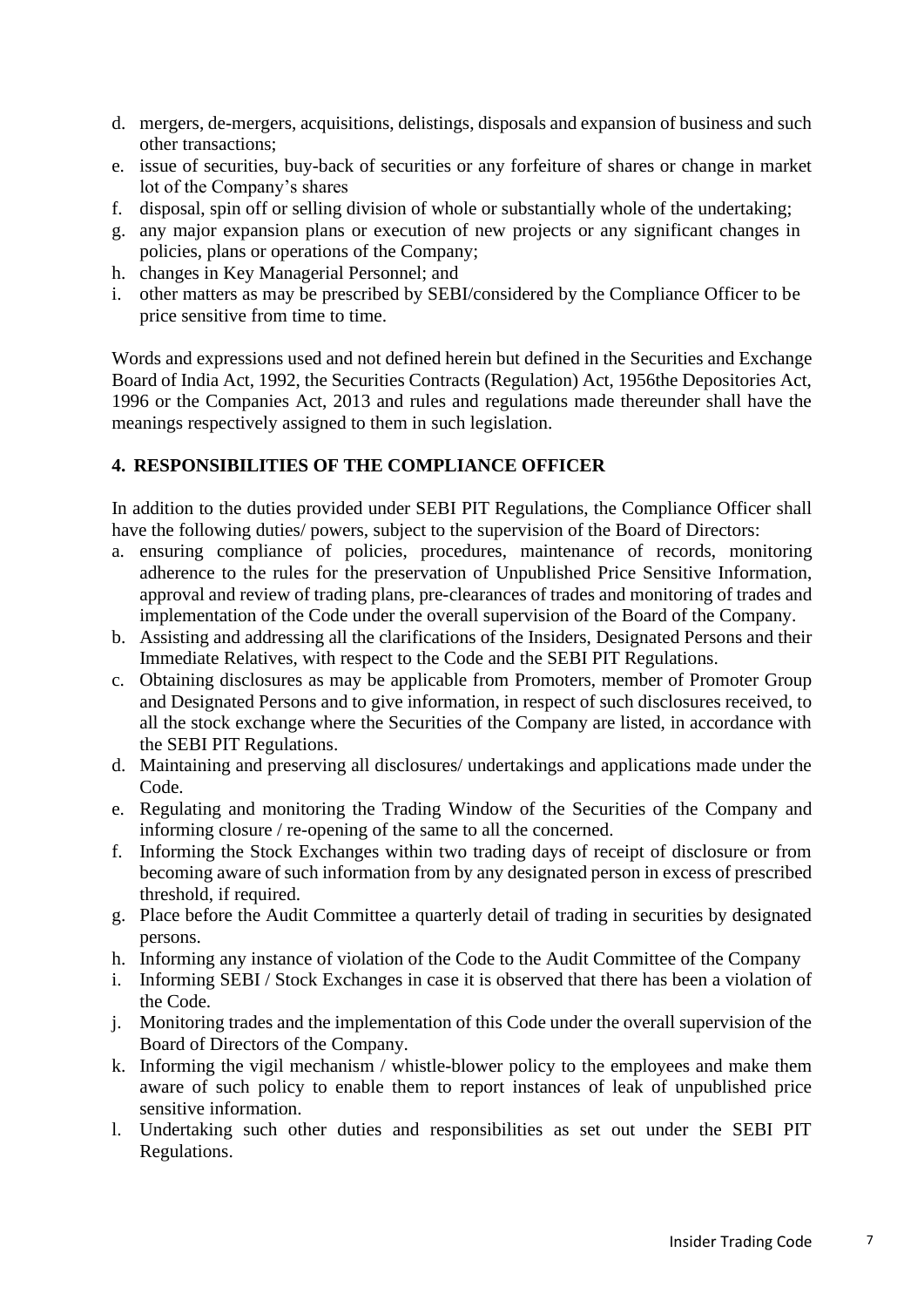The Compliance Officer shall report to the Board of Directors and in particular, shall provide reports to the Chairperson of the Audit Committee or to the Chairperson of the Board of Director at least once in a financial year or as may be required by the Board.

#### **5. RESTRICTIONS ON COMMUNICATION OR PROCUREMENT OF UNPUBLISHED PRICE SENSITIVE INFORMATION**

- a. No insider shall communicate, provide, or allow access to any UPSI, relating to the Company or Securities of the Company, to any person including other Insiders except where such communication is in furtherance of Legitimate Purposes, performance of duties or discharge of legal obligations.
- b. No person shall procure from or cause the communication by any Insider of UPSI, relating to the Company or Securities of the Company, except in furtherance of legitimate purposes, performance of duties or discharge of legal obligations.
- c. Any person in receipt of UPSI pursuant to a Legitimate Purpose shall be considered an Insider for purposes of these regulations and due notice shall be given to such persons to maintain confidentiality of such UPSI in compliance with the SEBI PIT Regulations.
- d. Notwithstanding anything contained in SEBI PIT Regulations or this Code, UPSI may be communicated, provided, allowed access to or procured, in connection with a transaction that would:
	- i. entail an obligation to make an open offer under the Takeover Regulations where the Board of the Company is of the informed opinion that sharing of such information is in the best interests of the Company;
	- ii. not attract the obligation to make an open offer under the Takeover Regulations but where the Board of the Company is of informed opinion that sharing of such information is in the best interests of the Company and the information that constitutes UPSI is disseminated to be made generally available at least two trading days prior to the proposed transaction being effected in such form as the Board may determine to be adequate and fair to cover all relevant and material facts.
- e. For purposes of sub-paragraph (5) above, the parties shall be required to execute agreements to contract confidentiality and non-disclosure obligations on the part of such parties and such parties shall keep information so received confidential, except for the purpose of sub-paragraph (5) above, and shall not otherwise trade in Securities of the Company when in possession of UPSI.
- f. If an inquiry has been initiated by the Company in the event of a leak of UPSI or suspected leak of UPSI, the insider, relevant intermediaries and Fiduciaries shall co-operate with the Company in connection with such inquiry conducted by the Company.
- g. Files containing confidential information shall be kept secure. Computer files must have adequate security of login and password etc.

#### **6. PREVENTION OF MISUSE OF UNPUBLISHED PRICE SENSITIVE INFORMATION**

All designated persons and their immediate relatives shall be subject to trading restrictions enumerated herein. As a general overriding rule, no Insider shall trade in Securities of the Company when in possession of UPSI. When a person who is in possession of UPSI, has traded in securities, his trades would be presumed to be motivated by the knowledge and awareness of such information in his possession.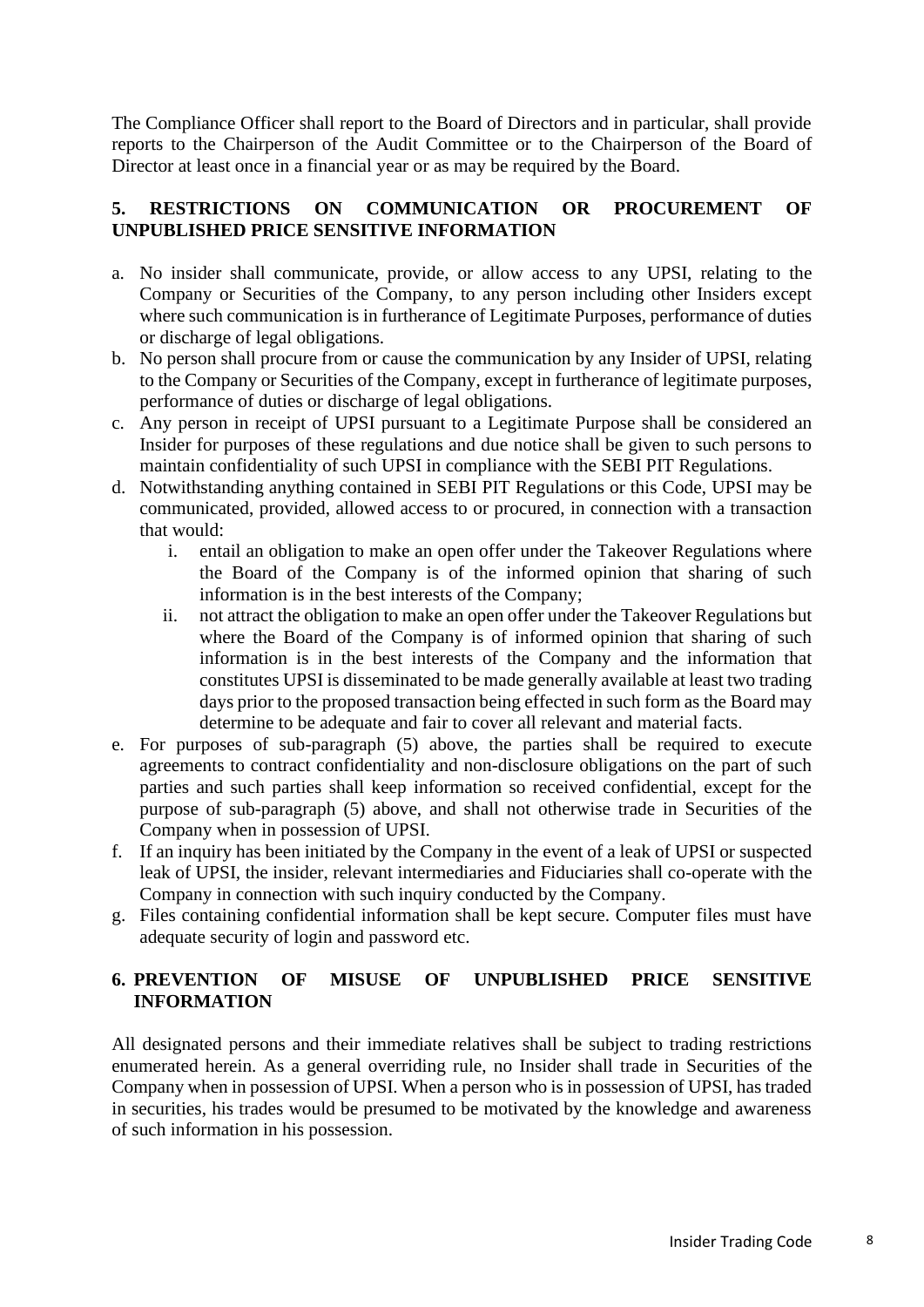#### *A. Trading Plans*

- a. An Insider shall be entitled to formulate a Trading plan and present it to the Compliance Officer for approval and public disclosure pursuant to which trades may be carried out on his / her behalf in accordance with such plan.
- b. Such Trading plan shall:
	- i. not entail commencement of Trading on behalf of the Insider earlier than six months from the public disclosure of the plan;
	- ii. not entail Trading for the period between the twentieth Trading Day prior to the last day of any financial period for which results are required to be announced by the Company and the second trading day after the disclosure of such financial results;
	- iii. entail Trading for a period of not less than twelve months;
	- iv. not entail overlap of any period for which another Trading plan is already in existence;
	- v. set out either the value of Trades to be effected or the number of securities to be traded along with the nature of the Trade and the intervals at, or dates on which such Trades shall be effected; and
	- vi. not entail Trading in Securities for market abuse.
- c. The Compliance Officer shall review the Trading plan to assess whether the Trading plan would have any potential for violation of the SEBI PIT Regulations and shall be entitled to seek such express undertakings as may be necessary to enable such assessment and to approve and monitor the implementation of the Trading plan.
- d. Pre-clearance of Trading shall not be required for a trade executed as per an approved Trading plan and Trading Window norms and restrictions on contra trade shall not be applicable for trades carried out in accordance with an approved Trading Plan.
- e. The Trading plan once approved shall be irrevocable and the Insider shall mandatorily have to implement the Trading plan, without being entitled to either deviate from it or to execute any Trade in the Securities outside the scope of the Trading plan.
- f. The implementation of the Trading plan shall not be commenced if any UPSI is in the possession of the insider at the time of formulation of the Trading plan and has not become generally available information at the time of the commencement of implementation. In such event the Compliance Officer shall confirm that the commencement ought to be deferred until such UPSI becomes generally available information so as to avoid any violation of SEBI PIT Regulations and/or this Code.
- g. Upon approval of the Trading plan, the Compliance Officer shall notify the plan to the stock exchanges on which the Securities are listed.

#### *B. Trading Window*

- a. The Designated Person shall trade in shares of the Company only if the trading window is open. The Designated Persons and their immediate relatives shall not trade in Securities when the trading window is closed.
- b. The Trading Window for Trading in Securities of the Company shall be closed for the following events:
	- i. Declaration of financial results (quarterly, half yearly, and annual);
	- ii. Declaration of dividends (interim and final);
	- iii. Issue of securities by way of public/ rights/ bonus/ buy-back or any change in capital structure;
	- iv. Change in key managerial personnel;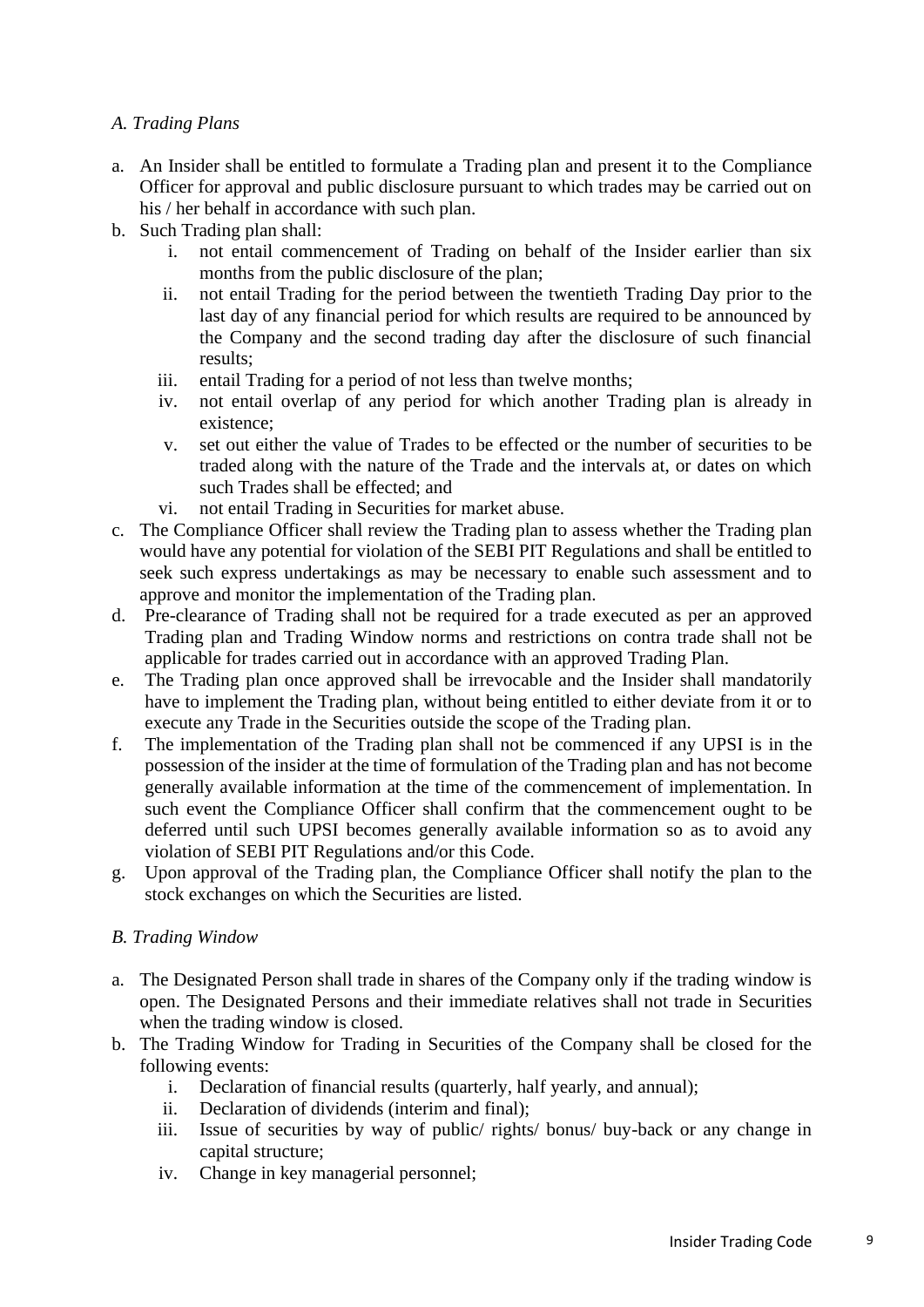- v. Any major expansion plans or execution plans or execution of new projects;
- vi. Mergers, de-mergers, acquisitions, delisting, disposals and expansions of business amalgamations, mergers, takeovers;
- vii. Disposal of whole or substantially whole of the undertaking; and
- viii. Such other information as may be specified by the Compliance Officer for this purpose.
- c. In addition to the items specified above, the Trading Window shall also be closed when the Compliance Officer determines that Designated Person(s) or class of them can reasonably be expected to have possession of UPSI. Such closure shall be imposed in relation to such Securities to which such UPSI relates. Designated Persons and their Immediate Relatives shall not trade in Securities when the trading window is closed.
- d. In case of declaration of financial results, the Trading Window shall be closed during the period from the end of each quarter till 48 (forty eight) hours after the declaration of financial results. In all other circumstances, the time for commencement of closing of Trading Window shall be as determined by the Compliance Officer in consultation with the Board.
- e. The Compliance Officer after taking into account various factors including the UPSI in question becoming Generally Available Information and being capable of assimilation by the market, shall decide the timing for re-opening of the trading window, which however shall not in any event be earlier than 48 (forty eight) hours after the information becoming Generally Available Information.
- f. Trading Window may be closed by the Company during such time in addition to the above period, as may be deemed fit by the Compliance Officer.
- g. The Compliance Officer shall inform the Trading Window closure to all the Designated Persons by way of email from time to time. Non-receipt of intimation with respect to trading window closure on account of declaration of financial results, shall not be a valid excuse for trading in violation of this Code.
- h. The Trading Window restrictions mentioned above shall not apply in respect of:
	- i. an off market transaction inter-se between the Insiders who were in possession of the UPSI without breach of regulation 3 of the SEBI PIT Regulations dealing with communication or procurement of UPSI and where both parties had made a conscious and informed trade decision.
	- ii. the transaction which was carried out through the block deal window mechanism between persons who were in possession of the UPSI without being in breach of regulation 3 of the SEBI PIT Regulations dealing with communication or procurement of UPSI and where both parties had made a conscious and informed trade decision.
	- iii. the transaction in question was carried out pursuant to a statutory or regulatory obligation to carry out a bona fide transaction.
	- iv. the transaction in question was undertaken pursuant to the exercise of stock options in respect of which the exercise price was pre-determined in compliance with applicable regulations.
	- v. the trading is done pursuant to the trading plan submitted to the Company
	- vi. pledge of shares for a bona fide purpose such as raising of funds, subject to preclearance by the Compliance Officer and compliance with the respective regulations made by SEBI.
	- vii. transactions which are undertaken in accordance with respective regulations made by SEBI such as acquisition by conversion of warrants or debentures, subscribing to rights issue, further public issue, preferential allotment or tendering of shares in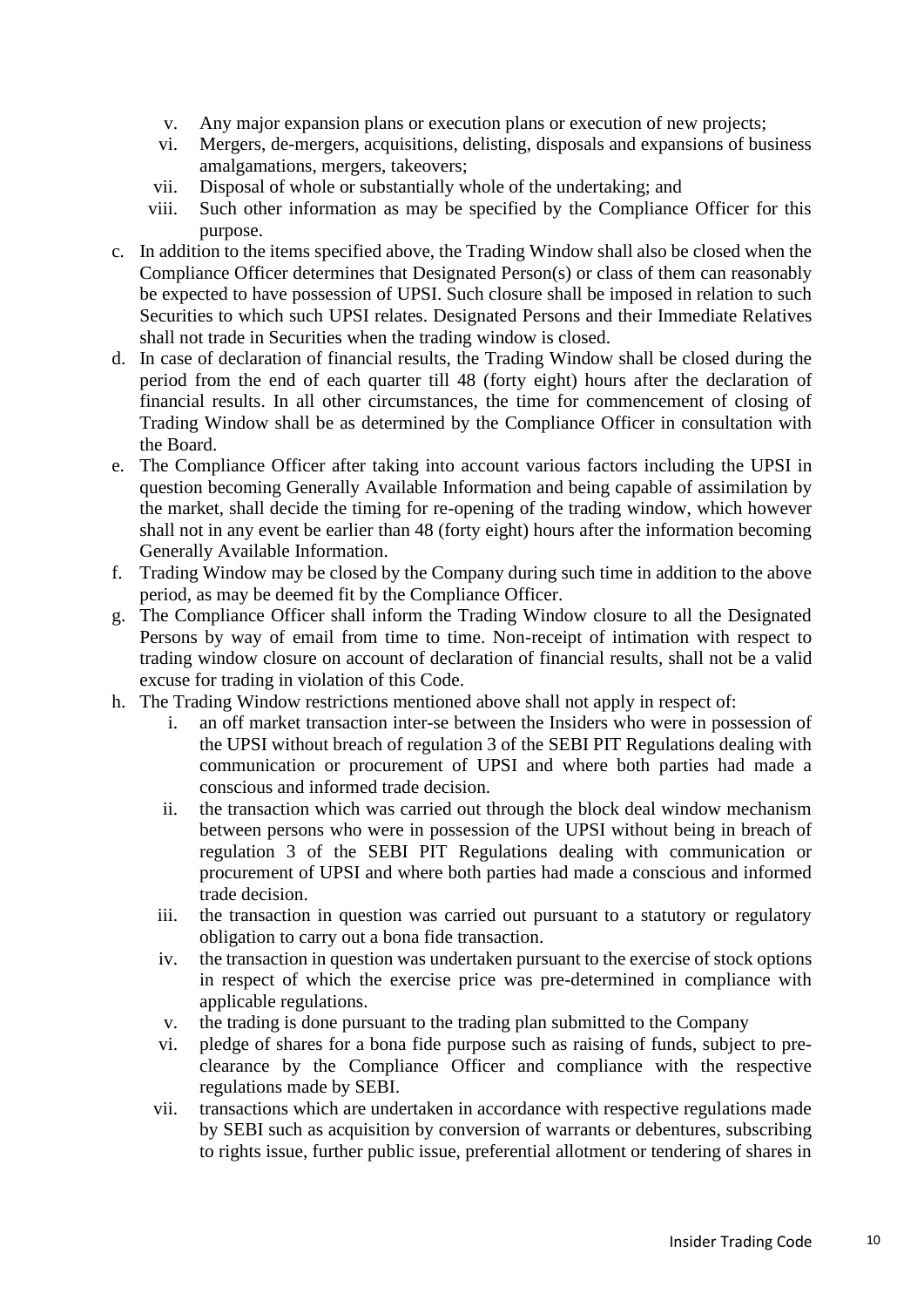a buy-back offer, open offer, delisting offer or transactions which are undertaken through such other mechanism as may be specified by the Board from time to time.

#### *C. Pre-clearance of Trade*

- a. All Designated Persons or their Immediate Relatives who intend to undertake trading/ dealing in the Securities of the Company exceeding Rs.10,00,000/- (Rupees Ten Lakhs Only) in value, whether in a single transaction or a series of transactions over any calendar quarter shall seek pre-clearance of the transactions (before entering into such transactions) as per the pre-clearing procedure as discussed hereunder:
	- i. An application in Form E shall be made to the Compliance Officer indicating the estimated number of Securities that the Designated Persons or their immediate relative intends to deal in, the detail of Securities he/she already has and the details as to the depository participant(s) with which he/she has a security account.
	- ii. An undertaking shall be executed in favour of the Company by such Designed Person or his/her Immediate Relative incorporating, inter alia, the following clauses, as may be applicable:
		- That the Designated Person or his/her Immediate Relative does not have any access or has not received UPSI up to the time of signing the undertaking;
		- That in case the Designated Person or his/her Immediate Relative has access to or receives UPSI after the signing of the undertaking but before the execution of the transaction he/she shall inform the Compliance Officer of the Company about change in his/her position and he/she would completely refrain from dealing in the securities of the company till the time such information becomes public;
		- That he/she has not contravened this Code, as notified by the Company from time to time.
		- That he/she has made a full and true disclosure.
		- The Compliance Officer shall either approve or decline the requested deal within 7 (seven) working days of the receipt of the application in the form as prescribed herein below. For the purpose of this clause, the term "**Working Days**" shall mean days on which business is conducted at the registered office of the Company, and shall exclude Saturdays, Sundays, national holidays and other declared holidays.

The format of the application and the undertaking as enclosed herewith as form E or shall intimate electronically or as near format thereto.

- iii. In case the Compliance Officer declines to clear the requested deal, he/she shall assign reasons in writing for doing so.
- b. In case the Compliance Officer or any of his /her Immediate Relative(s) intend to deal in the Securities of the Company then an application shall be made to the Managing Director of the Company who would consider the requested deal within 7 (seven) working days as aforesaid. The remaining procedure for pre-clearance of trade, as applicable to Designated Persons or their immediate relative(s), shall also apply to the Compliance Officer.
- c. The person who has obtained the pre-clearance, shall complete execution of their precleared trades in respect of Securities of the Company not later than 7 (seven) Trading Days after the approval of pre-clearance is given, failing which fresh pre-clearance would be required for the trades to be executed.
- d. The person executing pre-cleared trades shall file within 2 (two) working days of the execution of the Trade, the details of such Trade, with the Compliance Officer in the format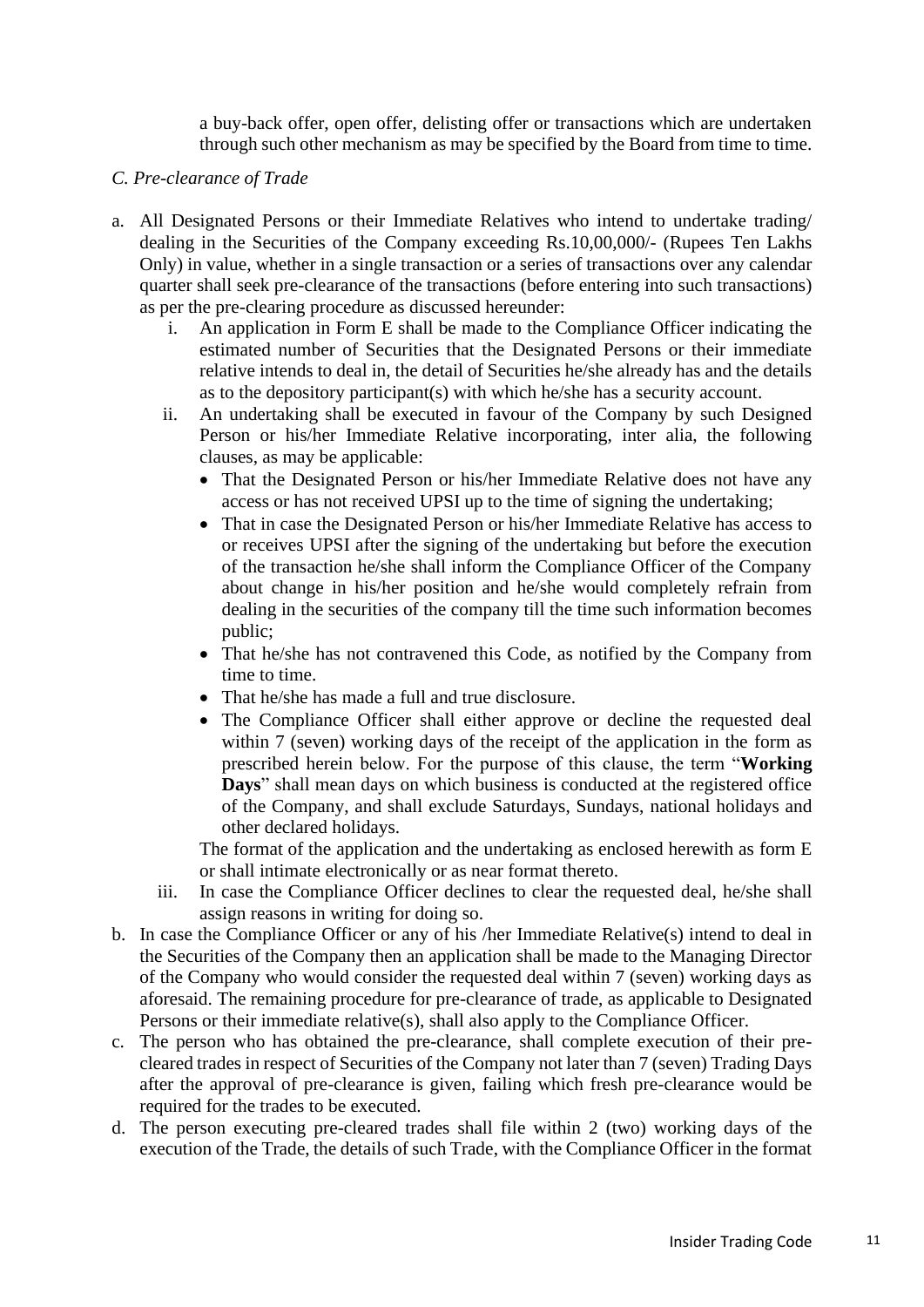set out herein below in this Code. In the event such trade is not executed, a report to that effect shall be filed with the Compliance Officer.

- e. All the persons who are permitted to trade shall not enter into a Contra Trade during the next 6 (six) months following the prior trade. However, this restriction shall not be applicable for trades pursuant to exercise of stock options.
- f. In case the Contra Trade is necessitated by emergency, the Compliance Officer may waive the holding period after recording in writing reasons in this regard provided such waiver does not violate the SEBI PIT Regulations and the Code. Similarly in the case of emergency of Trade by a Compliance Officer, the Compliance Officer may obtain the waiver from the Managing Director or in his / her absence, the Chairperson of the Board, provided that such waiver does not violate the Code or the SEBI PIT Regulations. The application for waiver shall be made in the format prescribed as set out herein below in this Code.
- g. In case a Contra Trade is executed, inadvertently or otherwise, in violation of such a restriction, the profits from such trade shall be liable to be disgorged for remittance to SEBI for credit to the Investor Protection and Education Fund administered by SEBI under the Securities and Exchange Board of India Act, 1992.

### **7. ESOPS OF THE COMPANY**

- a. Exercising of ESOPs of the Company by its employees may be made at any time in accordance with the ESOP schemes of the Company irrespective of trading window restrictions. However, sale of shares allotted on exercise of ESOPs shall not be allowed when the Trading Window is closed
- b. No prior approval is required for exercising options under ESOP schemes of the Company. However, pre-clearance should be obtained by Designated Persons for sale of such shares.
- c. There would be no minimum holding period requirement applicable for equity shares allotted pursuant to the ESOP schemes.
- d. Contra Trade shall not apply in case of exercise/ sale of equity shares allotted pursuant to the ESOP schemes.

### **8. REPORTING REQUIREMENTS**

#### *A. Initial Disclosures*

- a. Every person on appointment as a Key Managerial Person, or Director of the Company or upon becoming a Promoter or member of the Promoter Group shall disclose his / her holding of securities of the Company as on the date of appointment or becoming a promoter, to the Company within seven days of such appointment or becoming a promoter as per Form B or shall intimate electronically or as near format thereto.
- b. All Designated Persons (except Immediate Relatives) shall be required to disclose names and Permanent Account Number ("**PAN**") or any other identifier authorized by law of the following persons to the Compliance Officer on an annual basis and as and when the information changes:
	- i. immediate relatives
	- ii. persons with whom such designated person(s) shares a material financial relationship
	- iii. phone, mobile and cell numbers which are used by them
	- iv. names of educational institutions from which designated persons have graduated (to be granted on one-time basis);
	- v. names of their past employers (to be granted on one-time basis)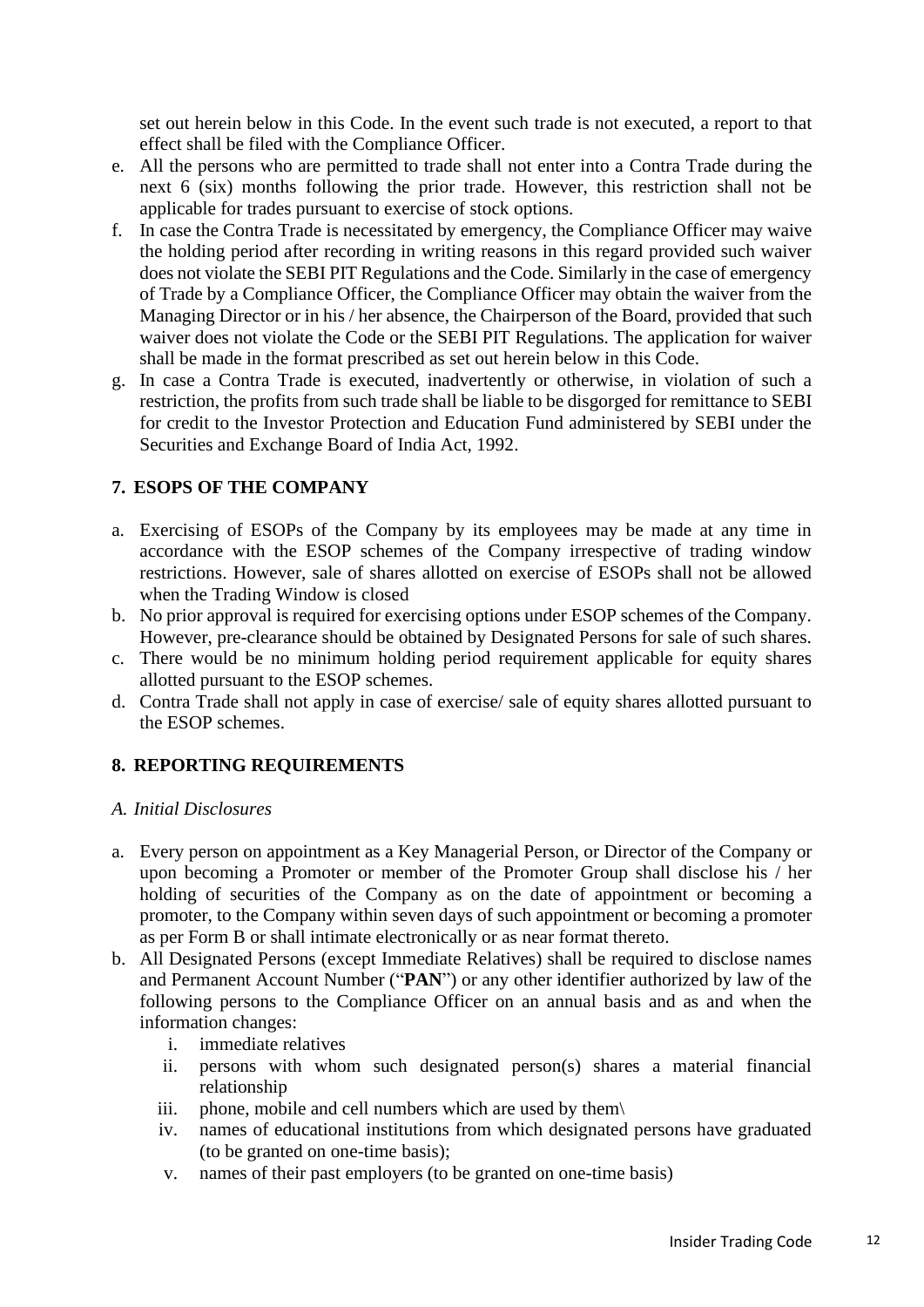*Explanation – The term "material financial relationship" shall mean a relationship in which one person is a recipient of any kind of payment such as by way of a loan or gift from a designated person during the immediately preceding twelve months, equivalent to at least 25% of the annual income of such designated person but shall exclude relationships in which the payment is based on arm's length transactions*

#### **Such disclosure will be made within 7 working days by any person on becoming a Designated Person**

#### *B. Continual Disclosures*

- a. Every promoter, member of the promoter group, Designated Person shall disclose to the Company the number of such Securities acquired or disposed of within two Trading Days of such transaction if the value of the Securities traded, whether in one transaction or a series of transactions over any calendar quarter aggregates to a traded value in excess of Rs.10,00,000 (Rupees Ten Lakhs) or such other value as may be specified in Form C.
- b. The Company shall notify the particulars of such trading to the stock exchange on which the Securities are listed within two Trading Days of receipt of the disclosure or from becoming aware of such information. The disclosure of the incremental transactions after any continual disclosure under this para, shall be made when the transactions effected after the prior disclosure cross the threshold specified in paragraph 8.B.a above**.**
- c. The Compliance Officer or the Company may, at its discretion require any other Connected Person or class of Connected Persons to make disclosures of his/ her /its/their holdings and trading the Securities of the Company in the format specified in as set out herein below in this Code, at such frequency as may be determined by the Compliance Officer in order to monitor compliance with the SEBI PIT Regulations.
- d. The disclosure to be made by any person under the Code shall include those relating to Trading by such person's Immediate Relatives, and by any other person for whom such person takes trading decisions.
- e. The disclosures of Trading in Securities shall also include trading in derivatives of Securities and the traded value of the derivatives shall be taken into account for purposes of disclosure. Provided that trading in derivatives of Securities is permitted by any law for the time being in force.
- f. In addition to other disclosures under the SEBI PIT Regulations, the Designated Persons will be required to forward details of their Securities transactions including the statement of immediate relative(s) to the Compliance Officer;
	- i. All holding of Securities of the Company at the time of joining the Company within 7 (seven) days of appointment.
	- ii. Monthly statement of transactions in Securities of the Company within 7 (seven) days from the end of each month. If there are no transactions in particular month, then nil" statement is not required to be submitted.
	- iii. Annual Statement of all holdings in securities of the Company to be submitted within 30 (thirty) days of the close of the financial year.
- g. The Compliance Officer shall place before the managing director/chief executive officer on a quarterly basis details of the dealings in the Securities of the Company by the Designated Persons or their immediate relative(s) and the accompanying documents that such persons had executed under the pre-dealing procedure as envisaged under this Code.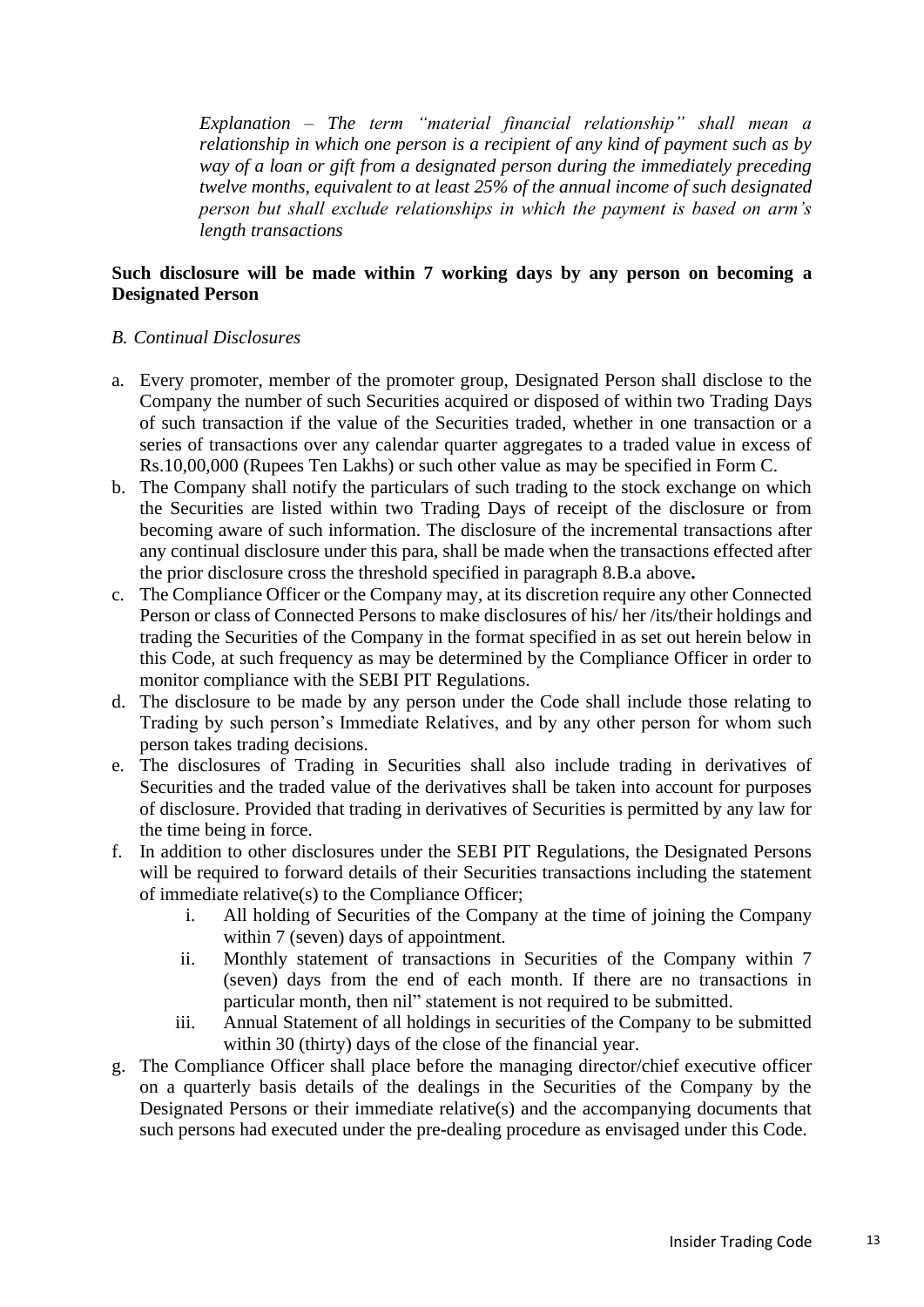h. All submissions envisaged in this Code should be addressed to the Compliance Officer and forwarded to the secretarial department of the Company at its corporate office, for administrative purpose and taking appropriate action.

#### *C. Disclosures by other Connected Persons*

The Compliance Officer may at his discretion require any other Connected Person or a person deemed to be a Connected Person to make disclosures of holding and trading in Securities of the Company in Form D and at such frequency as he deems fit in order to monitor compliance with this Code and SEBI PIT Regulations.

#### **9. INTERNAL CONTROL SYSTEMS**

- a. The following includes the internal controls implemented under this Code to ensure compliance with the requirements given in the SEBI PIT Regulations to prevent Insider Trading:
	- i. all employees who have access to UPSI are identified as Designated Person;
	- ii. all the UPSI is identified and its confidentiality is maintained as per the requirements of the SEBI PIT Regulations;
	- iii. adequate restrictions are in place on communication or procurement of UPSI as required by the SEBI PIT Regulations;
	- iv. lists of all employees and other persons with whom UPSI is shared shall be maintained and confidentiality agreements shall be signed or notice shall be served to all such employees and persons;
	- v. all other relevant requirements specified under the SEBI PIT Regulations shall be complied with;
	- vi. periodic process review shall be undertaken to evaluate effectiveness of such internal controls.
- b. The audit committee of the Board shall review compliance with the provisions of the SEBI PIT Regulations at least once in a financial year and shall verify that the systems for internal control are adequate and are operating effectively.
- c. The Company has implemented a vigil mechanism/whistle-blower policy and made employees aware of the policy to enable employees to report instances of leak of UPSI.

#### **10. PRESERVATION OF UNPUBLISHED PRICE SENSITIVE INFORMATION**

a. Insiders shall maintain the confidentiality of all UPSI. They shall, while in possession of any UPSI, neither Trade in the Securities of the Company on the basis of UPSI nor pass on such information to any person directly or indirectly by way of making a recommendation for Trading in Securities of the Company.

Access to or handling of UPSI shall be on a "need-to-know" basis and no UPSI shall be communicated to any person except in furtherance of Legitimate Purposes, performance of duties or discharge of legal obligations.

- b. Files containing UPSI shall be kept secure. Computer files shall have adequate security of login and passwords, etc. guidelines for maintenance of electronic records and systems may be prescribed by the Compliance Officer from time to time in consultation with the personin-charge of the information security function of the Company.
- c. To prevent the misuse of UPSI, the Company adopts the "Chinese wall" policy which separates those areas of the Company which routinely have access to UPSI, considered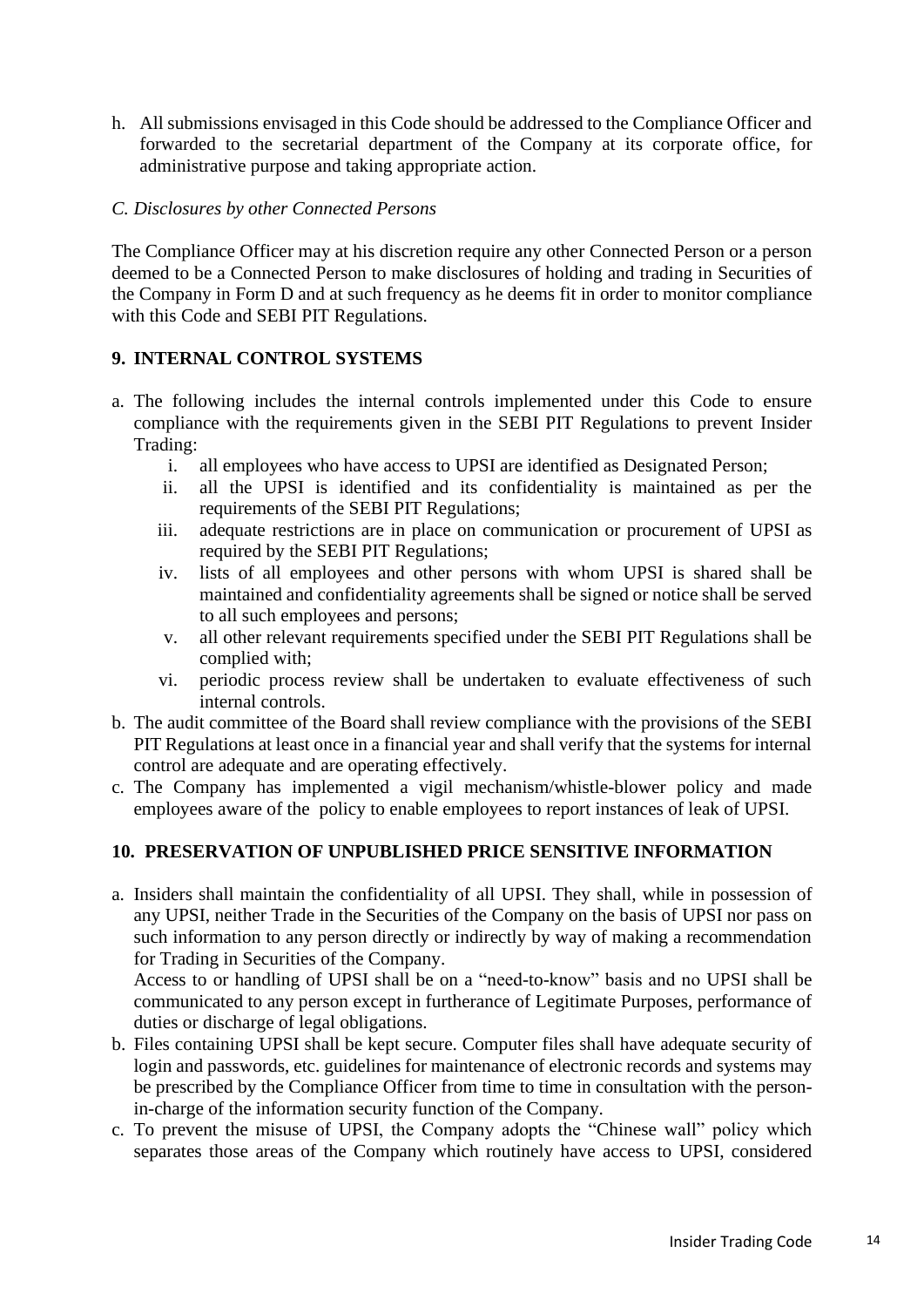"insider areas" from other areas or departments, considered "public areas". Only specified persons are permitted to "cross the wall".

- d. Under the Chinese wall policy:
	- i. Designated Persons in the inside area shall not communicate any UPSI to anyone in public area;
	- ii. Designated Persons in the inside area may be physically segregated from other Designated Persons or other persons in public area;
	- iii. Demarcation of the various departments of the Company, as 'inside areas' may be set up by the Compliance Officer in consultation with the Board of Directors of the Company;
	- iv. Designated Persons who are working within the inside area of the Chinese walls have a responsibility to ensure that the Chinese wall is not breached deliberately or inadvertently; Known or suspected breaches of the Chinese Wall must be referred to the Compliance Officer immediately;
	- v. The establishment of the Chinese wall shall be on such basis that UPSI cannot be circulated freely within inside areas.
	- vi. Only in exceptional circumstances, Designated Persons or other persons from the *public areas* may be permitted to *cross the wall* and provided with the UPSI on a "need-to-know" basis, subject to intimation to the Compliance Officer. In such cases, the Compliance Officer shall ensure that all necessary restrictions and provisions have been imposed on such persons for the protection of such UPSI.

#### **11. MAINTENANCE OF STRUCTURED DIGITAL DATABASE**

- a. The Compliance Officer shall maintain a structured digital database containing the nature of UPSI, the names of such persons with whom information is shared along with the PAN or any other identifier authorized by law where PAN is not available and other prescribed details.
- b. Every Designated Person or his/her Immediate Relative who is/ are in receipt UPSI or who shares UPSI regarding the Company or its Securities pursuant to Legitimate Purpose or for any other purpose as provided in this Code and/or the SEBI PIT Regulations, shall inform to the Compliance Officer the nature of UPSI shared including, their name, Permanent Account Number, nature of UPSI and such other details as may be required to maintain the Company's digital database under the SEBI PIT Regulations.
- c. The said digital database shall be maintained with adequate internal controls and checks such as time stamping and audit trails to ensure non-tampering of the database for a period of not less than eight years after completion of the relevant transactions and in the event of receipt of any information from the Board regarding any investigation or enforcement proceedings, the relevant information in the structured digital database shall be preserved till the completion of such proceedings.

#### **12. RULES REGARDING INFORMANTS**

a. Any individual may voluntarily inform the SEBI by furnishing the voluntary information disclosure form to the office of informant protection of the Board and nothing in this Code precludes any person from submitting to the SEBI information regarding an alleged violation of insider trading laws (as defined under the SEBI PIT Regulations) that has occurred, is occurring or has a reasonable belief that it is about to occur, in the manner prescribed under the SEBI PIT Regulations. Such an individual is an "**Informant**".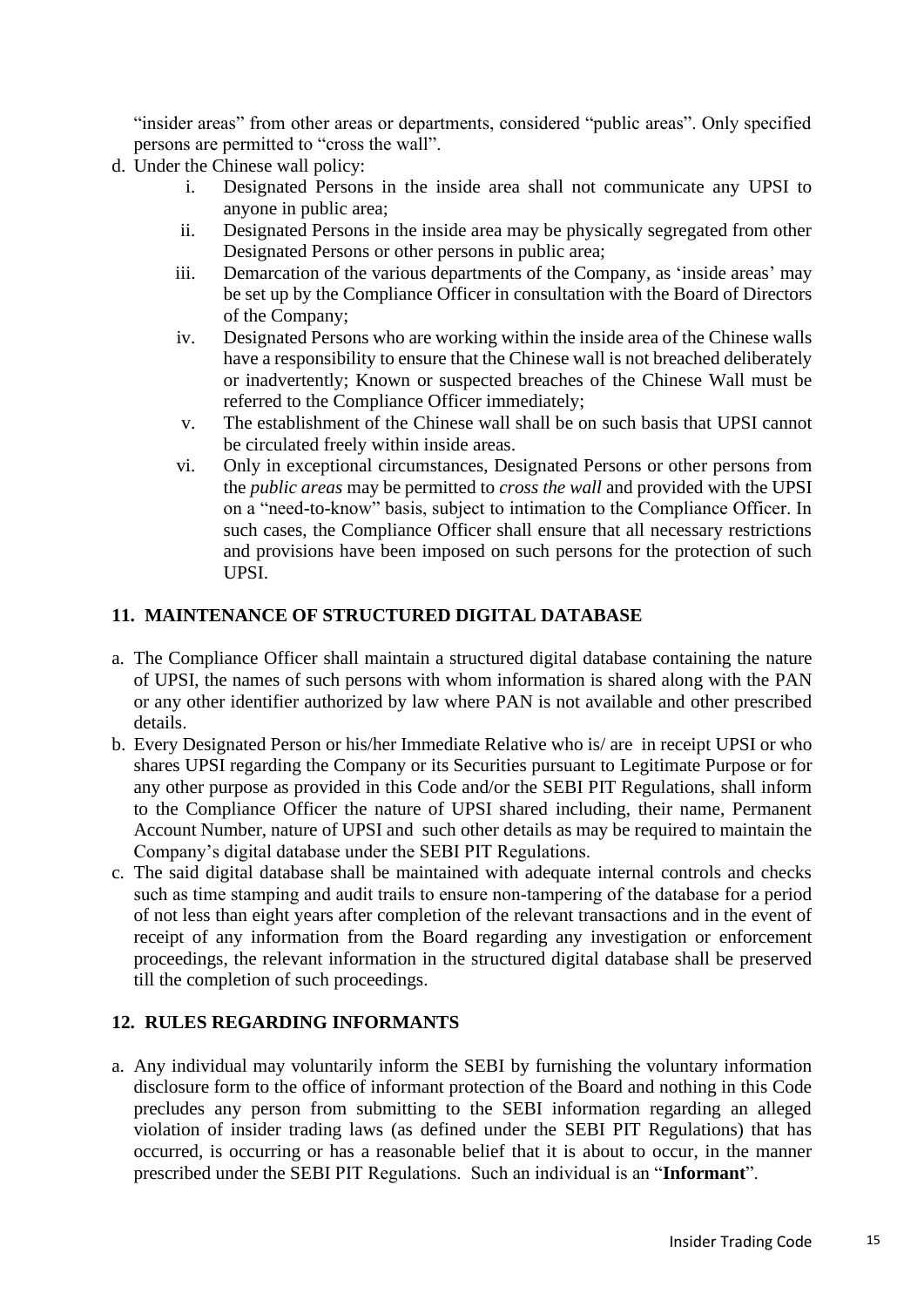- b. An Informant is entitled to be protected from retaliation and victimization and any retaliation or victimization is strictly prohibited under this Code and the Company's whistle blower policy. Complete protection shall be given to an Informant against any "unfair treatment" by virtue of: (a) his/her having reported Original Information (as defined under the SEBI PIT Regulations) by filing a Voluntary Information Disclosure Form (as defined under the SEBI PIT Regulations) under the SEBI PIT Regulations; (b) testifying in, participating in or otherwise assisting the SEBI in any investigation, inquiry, audit, examination of proceeding instituted or about to be instituted for an alleged violation of insider trading laws; or (c) breaching any confidentiality agreement or any terms and conditions of employment or engagement, solely to prevent any employee from cooperating with the SEBI in any manner. "Unfair treatment" includes, but is not limited to, discharge, termination, demotion, suspension, threats, harassment, discrimination (directly or indirectly) against an Informant.
- c. No one should compel the disclosure of the identity and/or existence of an Informant or the information provided by the Informant, except to the extent required under the SEBI PIT Regulations and other applicable laws. The Informant shall not be required to notify the filing of any voluntary information disclosure form to the Company or seek prior permission or consent or guidance of any person engaged by the Company before or after such filing.
- d. Informants are not exempt from the consequences of their own misconduct, unethical or improper practice, inadequate performance or other disciplinary issues unrelated to a disclosure made under Chapter IIIA of the SEBI PIT Regulations.

#### **13. PRESERVATION OF DISCLOSURE**

All undertakings, disclosure and applications made/ submitted under the SEBI PIT Regulations shall be maintained by the Compliance Officer, for a minimum period of 8 (eight) years.

#### **14. DEALING IN CASE OF SUSPECTED LEAK OR LEAK OF UNPUBLISHED PRICE SENSITIVE INFORMATION**

#### *A. Inquiry for Leakage of Unpublished Price Sensitive Information*

All UPSI shall be handled on a need to know basis only. In case any UPSI is proposed to be provided, the person proposing to provide the information shall consult the Compliance Officer in advance.

In case of leak of UPSI or suspected leak of UPSI, on becoming aware, the same shall be immediately reported to the Compliance Officer and appropriate inquiries shall be initiated forthwith by the Compliance Officer under the supervision of audit committee. The Company may delegate the investigation to an external (third party) investigator for investigation of the instance and ascertaining authenticity of the subject reported. The Board shall also be promptly informed of such leaks, inquiries and results of such inquiries.

In case any UPSI is leaked or is suspected to be leaked by any insider, the Compliance Officer will investigate the matter and collect / gather the evidences and will report to the Chairperson of the audit committee of the Board. The chairperson of the audit committee will thereafter convene a meeting of the audit committee depending on the severity of the matter.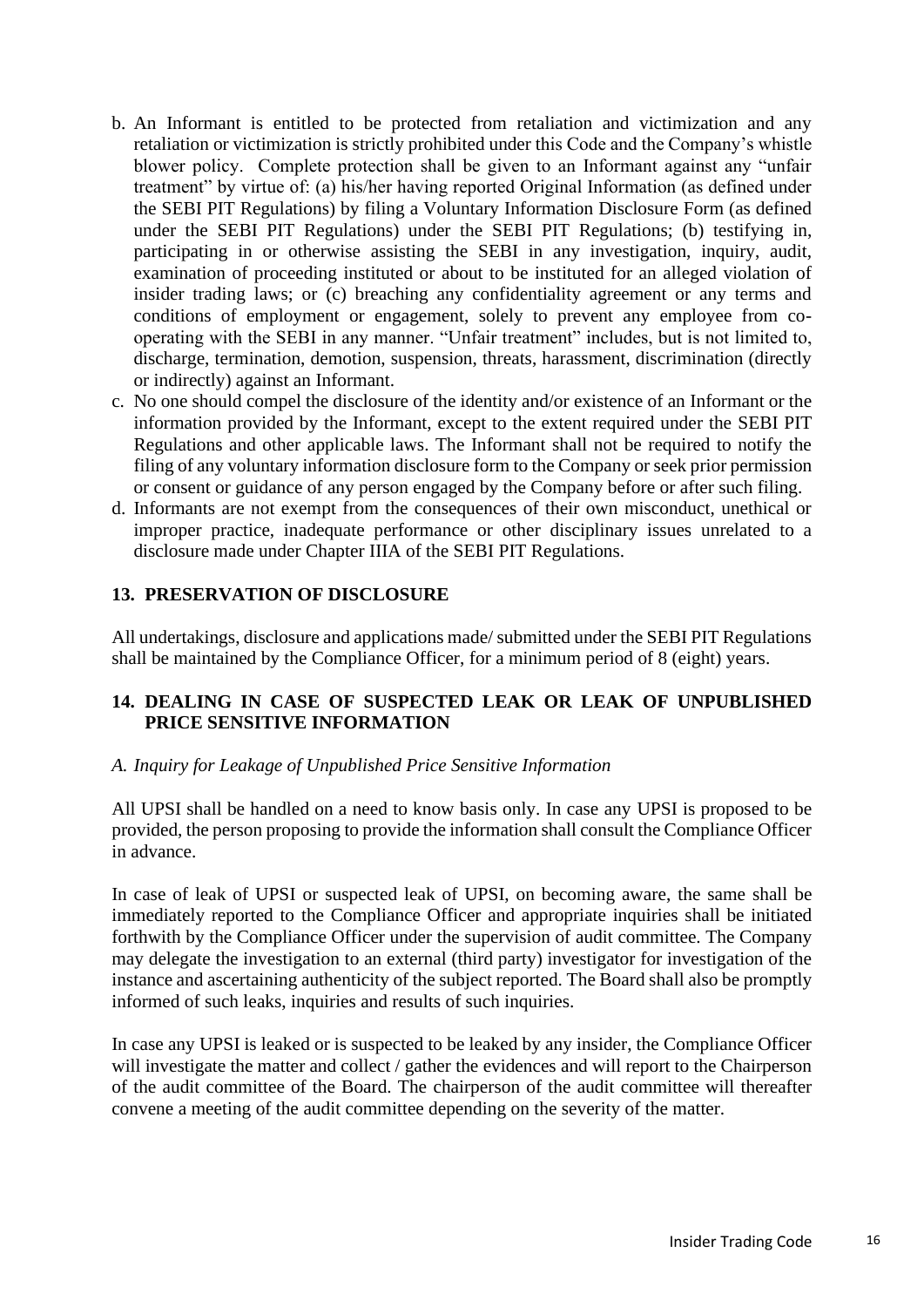Further, if an inquiry has been initiated by the Company in case of leak of UPSI or suspected leak of UPSI, the relevant intermediaries (RTA etc.) and fiduciaries (auditors, bankers etc.) shall co-operate with the Company in connection with such inquiry conducted by the Company.

The Compliance Officer may ask the concerned insider to remain present for investigation, discussion etc. and for such investigation task team may ask for personal bank account statement or such other details or documents as it deems fit.

The investigation shall be completed normally within 90 (ninety) days of the receipt of the mandate, which can be reduced or extended by the audit committee for such period as it deems fit.

#### *B. Report to the Audit Committee for appropriate action:*

The Compliance Officer will report to the chairperson of the audit committee and upon receipt of report by the chairperson he/ she will convene a meeting of the Audit Committee, depending on severity of the matter. The audit committee will, based on such report, decide the suitable action including but not limited to withholding of salary / termination of employment / monetary penalty.

The Compliance Officer shall inform SEBI and stock exchanges (as may be required) promptly of such leaks, inquiries and the results of such inquiries.

#### *C. Whistle Blower Mechanism to report any leak of Unpublished Price Sensitive Information*

In case any employee suspects any leak of UPSI, he/she may immediately report the instance directly to the Compliance Officer, by an email or a letter. This mechanism shall be in addition to any other mechanism available to the employees of the Company to report any fraud or wrongdoing or any grievance or complaint.

The Company encourages employees to report any suspected leak of UPSI forthwith to the Compliance Officer. Anonymous grievances will not be entertained unless the allegations are supported by documented and verifiable facts. The management undertakes to maintain confidentiality of the person who has reported the instance, subject to the rights of the person against whom the instance is reported to cross-examine such leak of UPSI.

#### **15. PENALTY FOR CONTRAVENTION**

Any person who Trades in Securities or communicates, provides or allows access to any UPSI for Trading in Securities in contravention of this Code, shall be penalized and appropriate action shall be taken against him/her by the Company as per the SEBI PIT Regulations, Securities and Exchange Board of India Act, 1992 and other applicable laws. He/she shall also be subject to disciplinary action as deemed appropriate by the Board, which may include termination of services, suspension, wage freeze, withholding of promotions, termination of employment, recovery of money, clawback of money etc. or other such action as the Board may deem fit. However, an employee shall not be discharged, terminated, demoted, suspended, threatened, harassed, directly or indirectly or discriminated if he has filed a voluntary information disclosure form, irrespective of whether the information is considered or rejected by the SEBI or he/she is eligible for a reward under SEBI PIT Regulations.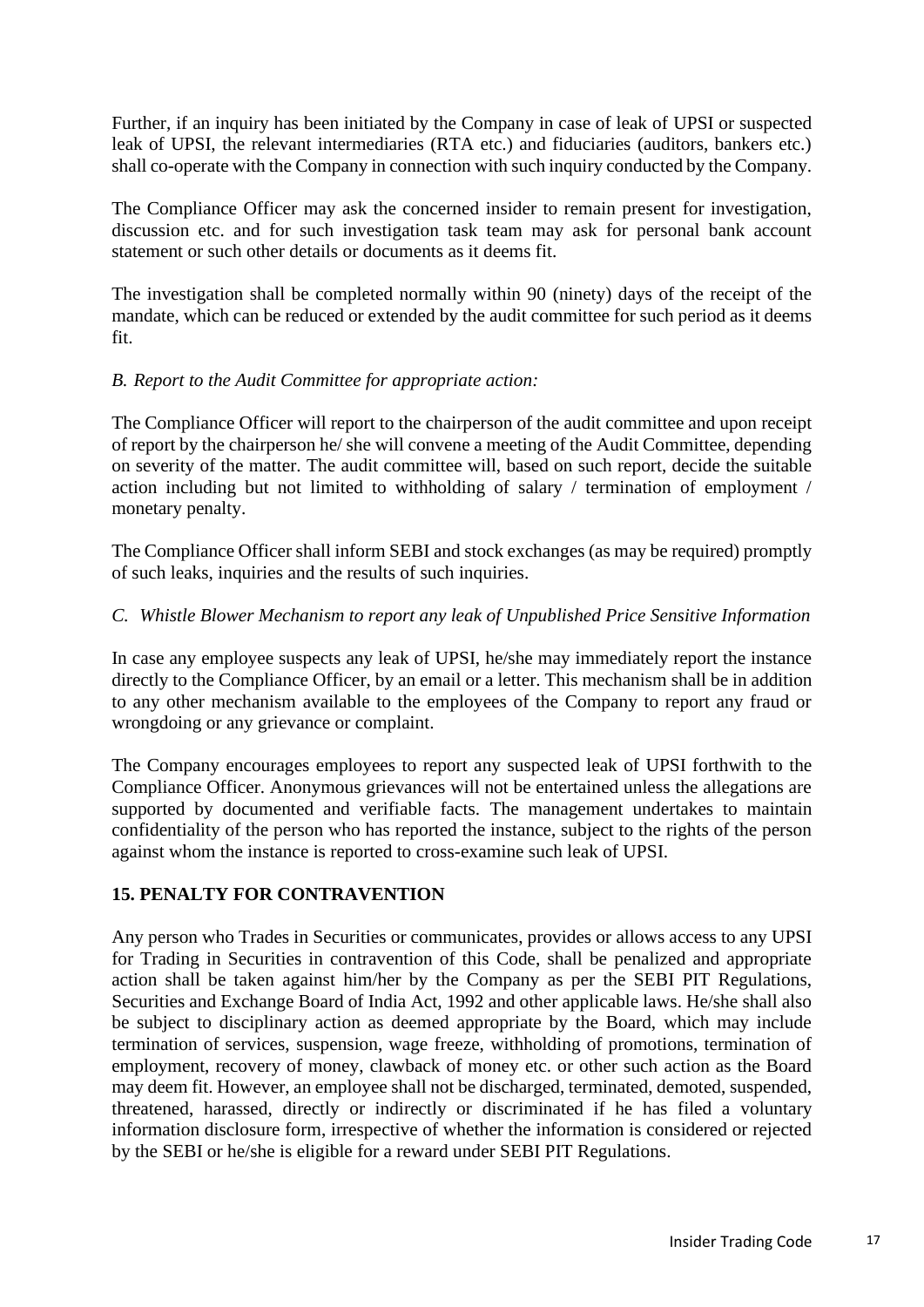If it is observed by the Company that there has been violation of SEBI PIT Regulations, it shall inform Stock Exchanges immediately on which the Securities are listed in accordance with the process ascribed by SEBI on this behalf, if any.

In addition to the action which may be taken by the Company, the persons violating the SEBI PIT Regulations or the Code shall also be subject to action under the Securities and Exchange Board of India Act, 1992 and other applicable laws.

#### **16. INTERPRETATION**

Any ambiguities, difficulties and interpretative issues regarding this Code shall be resolved by the Board of Directors of the Company in line with the intent of this Code read with the applicable provisions of the Securities and Exchange Board of India Act, 1992 and the rules and regulations made thereunder, including the SEBI PIT Regulations.

In any circumstance where the terms of this Code differ from any existing or newly enacted law, rule, regulation or standard governing the Company, the law, rule, regulation or standard will take precedence over this Code and procedures until such time as this Code is amended to conform to the law, rule, regulation or standard.

In the event of any conflict between the provisions of this Code and the Securities and Exchange Board of India Act, 1992 or the SEBI PIT Regulations or any other cognate statutory enactments or rules then the provisions of the Securities and Exchange Board of India Act, 1992 or the SEBI PIT Regulations or such other cognate statutory enactments or rules made thereunder shall prevail over to this Code and the part(s) so repugnant shall be deemed to severed from this Code and the rest of the Code shall remain in force.

### **17. AMENDMENT AND CONFLICT**

The decision of the Board with regard to any or all matters relating to the Code shall be final and binding on all concerned. The Board shall have the power to modify, amend and replace the Code in part or full, as may be thought fit from time to time in their absolute discretion. This code is only internal code of conduct and one of the measures to avoid insider trading. It will be the responsibility of each person to ensure compliance of SEBI regulations and other related statutes fully.

Any subsequent amendment/modification in the applicable laws shall automatically apply to this Code. The Board has the right to amend or modify this Code in whole or in part, at any time without assigning any reason, whatsoever. In the event of conflict between this Code and any applicable laws, applicable laws shall prevail.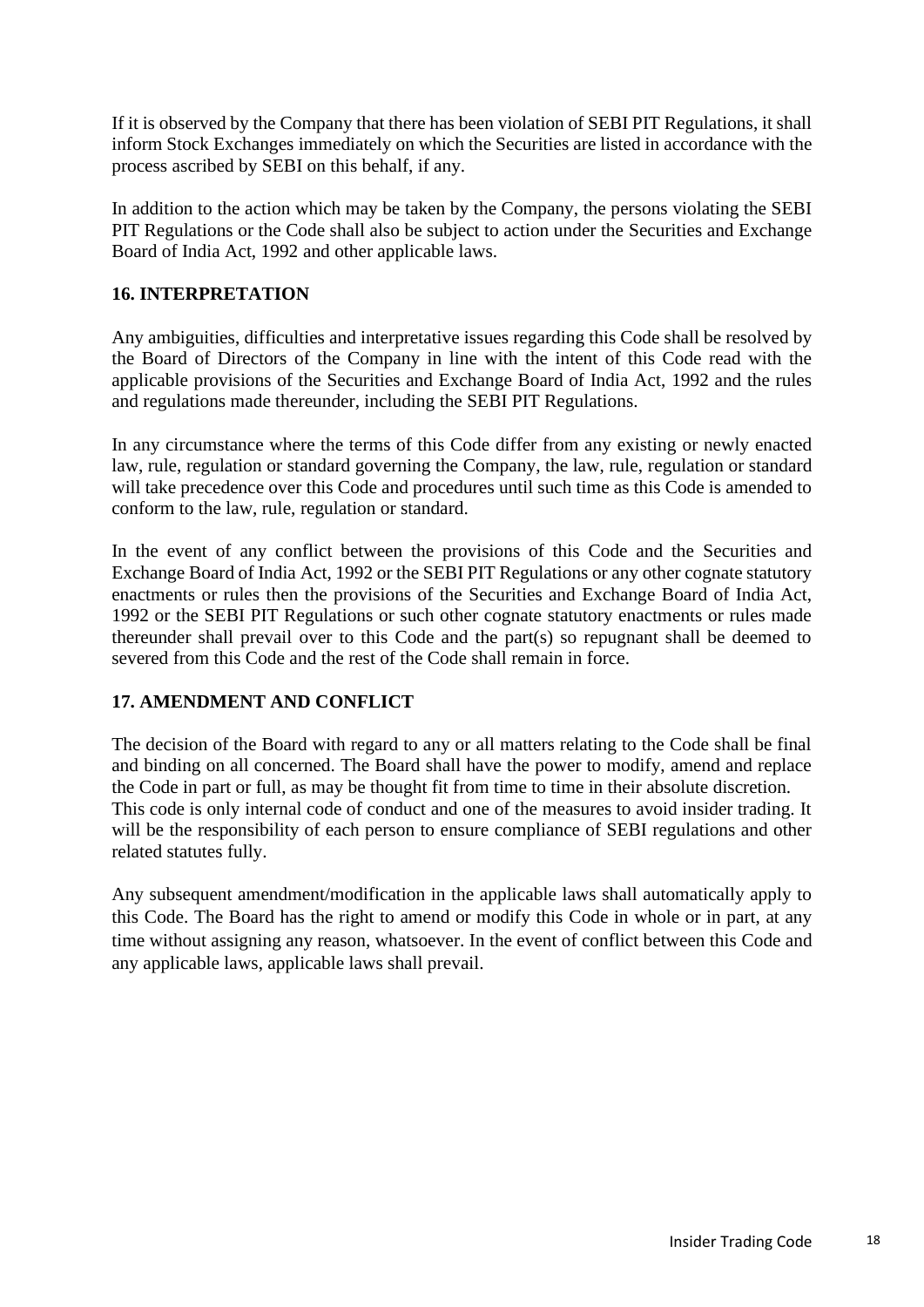#### **Schedule A**

#### **Code of Practices and Procedures for Fair Disclosure of Unpublished Price Sensitive Information**

To adhere the principles as mentioned in Schedule A to the SEBI PIT Regulations, ensure timely and adequate disclosure of UPSI, following norms shall be followed by the Company:

- a. The managing director and chief executive officer, any whole time director, chief financial officer, company secretary and Compliance Officer, or any other person as may be appointed by the Board as head of investor relations ("**Authorized Persons**") shall deal with the dissemination of information and disclosures of UPSI.
- b. The Authorized Persons shall promptly make public disclosure of UPSI that would impact price discovery. Such disclosures are made no sooner than credible and concrete information comes into being in order to make such information generally available.
- c. In order to avoid misquoting or misrepresentation, it is desirable that at least two Company representatives including at least one Authorized Persons be present at meetings with analysts, brokers or institutional investors and discussion should preferably be recorded.
- d. The Authorized Persons shall disseminate the UPSI, as and when disclosed, in a universal and uniform manner, through forums like widely circulated media and/or through stock exchanges where its Securities are listed. Selective disclosure of UPSI is to be avoided. As an exception to the general rule, the UPSI can be shared by an Insider for Legitimate Purposes.
- e. The Authorized Persons shall be responsible for ensuring that the Company complies with disclosure requirements, overseeing and co-ordinating disclosure of UPSI to stock exchanges, analysts, shareholders and media, and educating staff on disclosure policies and procedure.
- f. Information disclosure/dissemination may normally be governed in advance by the Authorized Persons for the purpose. If information is accidentally disclosed without prior approval, the person responsible may inform the Authorized Persons immediately, even if information is not considered as unpublished price sensitive.
- g. The Company shall promptly disseminate the UPSI that gets disclosed selectively, inadvertently or otherwise if at all, to make such information generally available.
- h. The Company shall provide appropriate and fair response to queries on news reports and requests for verification of market rumours by regulatory authorities.
- i. The Company shall ensure that information shared with analysts and research personnel is not UPSI.
- j. The Company shall, simultaneously with submission to the stock exchange(s), publish proceedings of meetings / calls including audio or video recordings and transcripts thereof with analysts and of other investor relations conferences hosted or organised by the Company on its official websites at [www.delhivery.com](http://www.delhivery.com/) to ensure official confirmation and documentation of disclosures made therein in compliance with the provisions of the Listing Regulations.
- k. The Company should be careful when dealing with analysts questions that raise issue outside the intended scope of discussion. Unanticipated questions may be taken on notice and a considered response given later. If the answer includes price sensitive information, a public announcement should be made before responding.
- l. All UPSI shall be handled on a need-to-know basis only, i.e. in furtherance of performance of duties or discharge of legal obligations or for other Legitimate Purposes.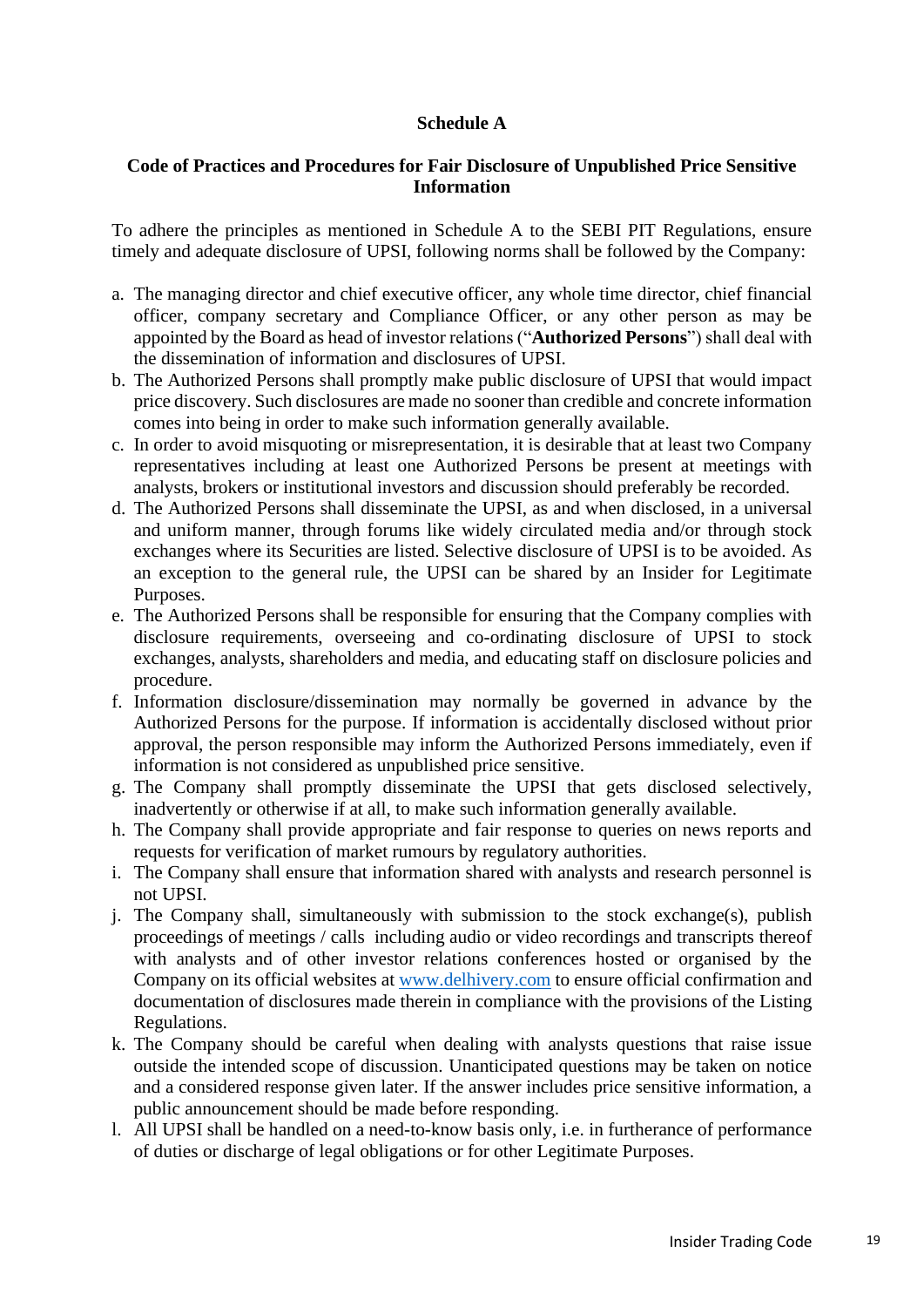#### **FORM B**

#### **SEBI (Prohibition of Insider Trading) Regulations, 2015 [Regulation 7 (1) (b) read with Regulation 6(2) – Disclosure on becoming a Designated Person ( as defined in this Code)**

Name of the company:

ISIN of the company: \_\_\_\_\_\_\_\_\_\_\_\_\_\_\_\_\_\_\_\_\_\_\_\_\_\_\_\_\_\_\_\_

#### **Details of Securities held on appointment of Designated Person of the Company and other such persons as mentioned in Regulation 6(2).**

|              |                   | $\overline{\phantom{a}}$ |                                |              |  |
|--------------|-------------------|--------------------------|--------------------------------|--------------|--|
| Name, PAN,   | Category of       | Date of                  | Securities held at the time of | $%$ of       |  |
| CIN/DIN &    | Designated Person | appointment<br>of        | becoming Designated Person     | Shareholding |  |
| Address with |                   | Designated Person        |                                |              |  |
| contact nos. |                   |                          | Type of security               | No.          |  |
|              |                   |                          | $(For e.g. - Shares,$          |              |  |
|              |                   |                          | Warrants,                      |              |  |
|              |                   |                          | Convertible                    |              |  |
|              |                   |                          | Debentures etc.)               |              |  |
|              |                   |                          |                                |              |  |

*Note: "Securities" shall have the meaning as defined under regulation 2(1)(i) of SEBI (Prohibition of Insider Trading) Regulations, 2015.* 

#### **Details of Open Interest (OI) in derivatives of the company held on appointment of Designated Person (as defined in this Code) and other such persons as mentioned in Regulation 6(2).**

| time of becoming Designated Person | Open Interest of the Future contracts held at the |                                  | Open Interest of the Option Contracts held at the<br>time of becoming Designated Person |                                               |                                  |  |  |  |  |
|------------------------------------|---------------------------------------------------|----------------------------------|-----------------------------------------------------------------------------------------|-----------------------------------------------|----------------------------------|--|--|--|--|
| Contract<br>Specifications         | Number of<br>units (contracts)<br>* lot size)     | Notional value<br>in Rupee terms | Contract<br>Specifications                                                              | Number of<br>units (contracts)<br>* lot size) | Notional value<br>in Rupee terms |  |  |  |  |
|                                    |                                                   |                                  | 10                                                                                      |                                               |                                  |  |  |  |  |

*Note: In case of Options, notional value shall be calculated based on premium plus strike price of options* 

Name & Signature: Designation: Date: Place: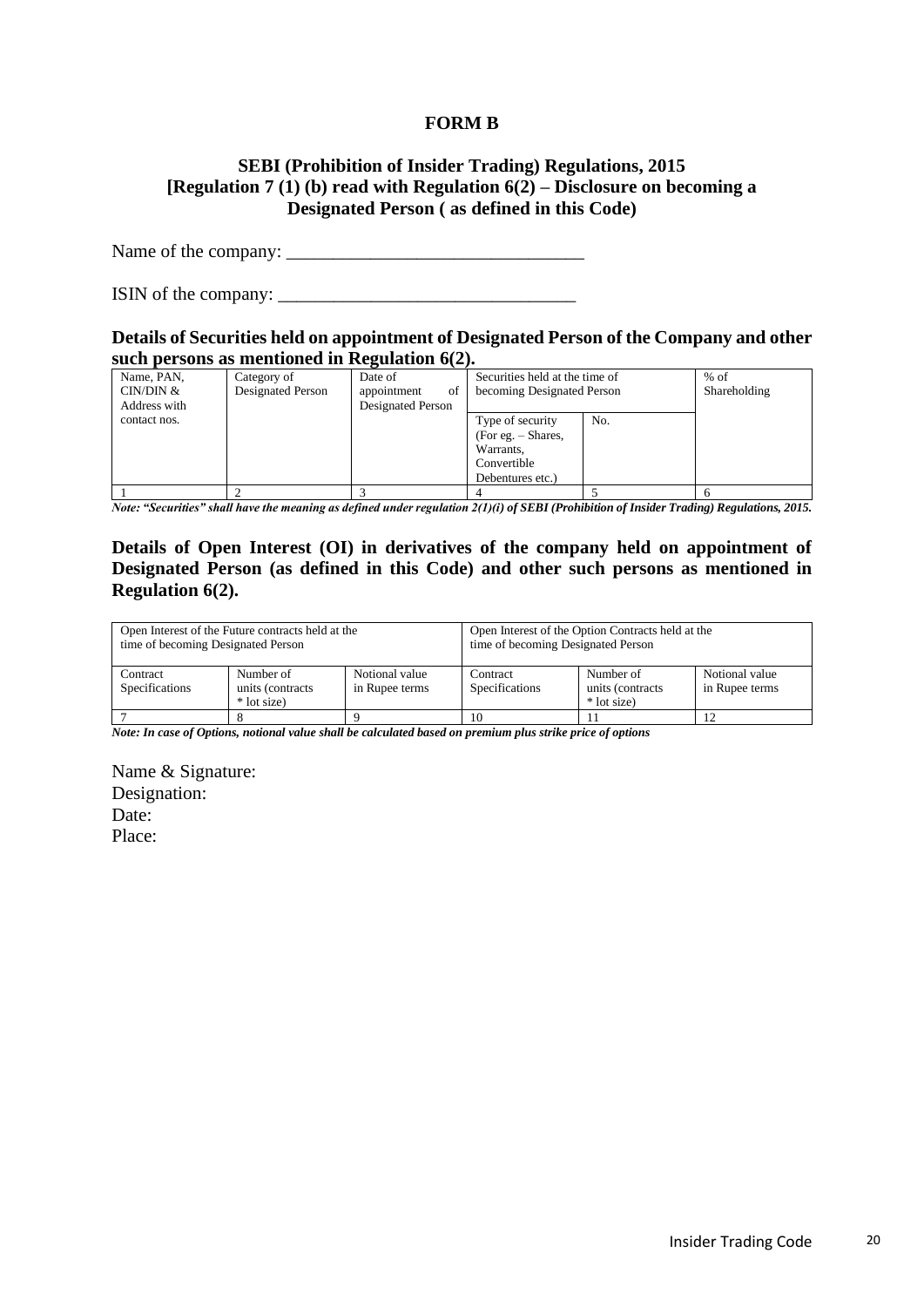#### **FORM C**

#### **SEBI (Prohibition of Insider Trading) Regulations, 2015 [Regulation 7 (2) read with Regulation 6(2) – Continual disclosure]**

Name of the company: \_\_\_\_\_\_\_\_\_\_\_\_\_\_\_\_\_\_\_\_\_\_\_\_\_\_\_\_\_\_\_\_ ISIN of the company: \_\_\_\_\_\_\_\_\_\_\_\_\_\_\_\_\_\_\_\_\_\_\_\_\_\_\_\_\_\_\_\_

**Details of change in holding of Securities of Designated Person (as defined in this Code) and other such persons as mentioned in Regulation 6(2).** 

| Name,<br>PAN,<br>CIN/DI<br>N,<br>&<br>address<br>with<br>contact<br>nos. | Categor<br>y of<br>Designat<br>ed<br>Person | Securities held<br>prior to<br>acquisition/dis<br>po<br>sal                                                          |                                                   | Securities acquired/Disposed                                                                                                                                    |                                   |                |                                                                                  | <b>Securities</b><br>post<br>al                                                                                                                        | held<br>acquisition/dispos                    | of<br>allotment<br>advice/<br>acquisition<br>shares/<br>of<br>shares<br>specify | Date<br>of<br>intim<br>ation<br>to<br>comp<br>any | Mode of<br>acquisition<br>disposal<br>(on<br>market/pu<br>blic/<br>rights/<br>preferentia |                                                                          |
|--------------------------------------------------------------------------|---------------------------------------------|----------------------------------------------------------------------------------------------------------------------|---------------------------------------------------|-----------------------------------------------------------------------------------------------------------------------------------------------------------------|-----------------------------------|----------------|----------------------------------------------------------------------------------|--------------------------------------------------------------------------------------------------------------------------------------------------------|-----------------------------------------------|---------------------------------------------------------------------------------|---------------------------------------------------|-------------------------------------------------------------------------------------------|--------------------------------------------------------------------------|
|                                                                          |                                             | Type of<br>securit<br>y<br>(For<br>eg.<br>Shares,<br>Warra<br>nts<br>Conver<br>ti<br>ble<br>Deben<br>tur<br>es etc.) | No.<br>and<br>%<br>of<br>shar<br>eh<br>oldin<br>g | Type<br>of<br>securi<br>ty<br>(For<br>eg.<br>$\overline{\phantom{0}}$<br>Share<br>s,<br>Warra<br>n<br>ts,<br>Conve<br>rt<br>ible<br>Debe<br>nt<br>ures<br>etc.) | <b>No</b><br>$\ddot{\phantom{a}}$ | Valu<br>e      | Transa<br>ct<br>ion<br>Type<br>(Buy/<br>Sale/<br>Pledge<br>Revok<br>e/<br>Invoke | Type of<br>securit<br>y<br>(For<br>eg.<br>$\qquad \qquad -$<br>Shares,<br>Warra<br>nts<br>$\lambda$<br>Conver<br>ti<br>ble<br>Deben<br>tur<br>es etc.) | No. and<br>$\%$<br>of<br>shareho<br>ldi<br>ng | Fro<br>m                                                                        | To                                                |                                                                                           | offer / off<br>market/<br>Inter-se<br>transfer,<br><b>ESOPs</b><br>etc.) |
| $\mathbf{1}$                                                             | $\overline{2}$                              | 3                                                                                                                    | 4                                                 | 5                                                                                                                                                               | 6                                 | $\overline{7}$ | 8                                                                                | 9                                                                                                                                                      | 10                                            | 11                                                                              | 12                                                | 13                                                                                        | 14                                                                       |

*Note: "Securities" shall have the meaning as defined under regulation 2(1)(i) of SEBI (Prohibition of Insider Trading) Regulations, 2015.* 

Details of trading in derivatives of the company by Promoter, member of the promoter group, Employee or Director of a listed company and other such persons as mentioned in Regulation 6(2).

| Trading in derivatives (Specify type of contract, Futures or Options etc) | Exchange on which<br>the   |                |                                               |                |                                           |                    |
|---------------------------------------------------------------------------|----------------------------|----------------|-----------------------------------------------|----------------|-------------------------------------------|--------------------|
| Type of<br>Contract                                                       | Contract<br>Specifications | Notional Value | Number of units<br>(contracts * lot)<br>size) | Notional Value | Number of units<br>(contracts * lot size) | trade was executed |
|                                                                           | 16                         |                | 18                                            | 19             | 20                                        | $\angle 1$         |

*Note: In case of options, notional value shall be calculated based on Premium plus strike price of options.* 

Name & Signature:

Designation:

Date:

Place: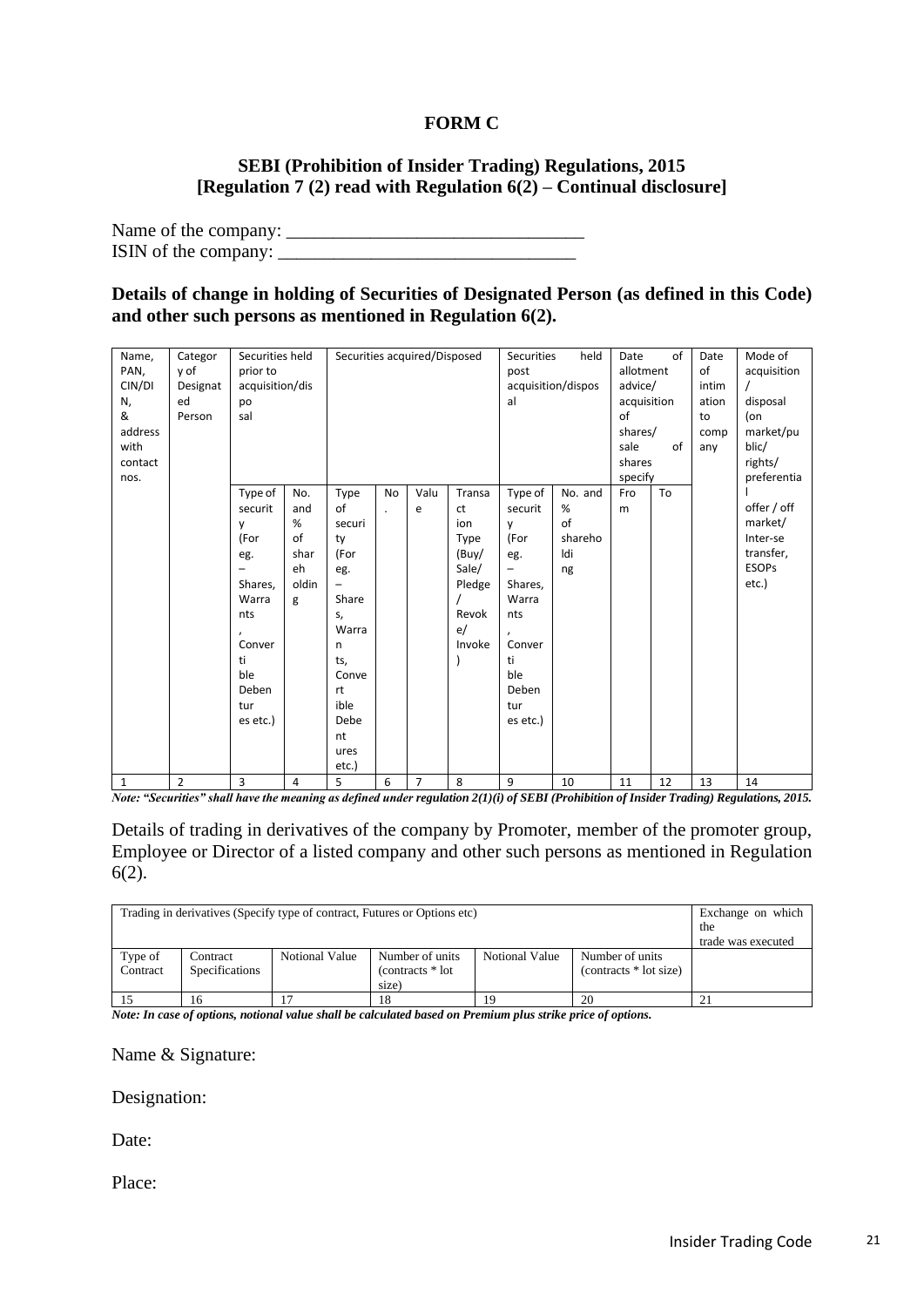#### **FORM D (Indicative format)**

#### **SEBI (Prohibition of Insider Trading) Regulations, 2015 Regulation 7(3) – Transactions by Other Connected Persons as identified by the Company**

#### **Details of trading in Securities by other Connected Persons as identified by the Company** *Please use updated version of the format]*

| Name   | Co             | Securities held  |      | Securities acquired/Disposed |     |                |         | Securities        | held   | Date           | $\alpha$ f | Date   | Mode      |
|--------|----------------|------------------|------|------------------------------|-----|----------------|---------|-------------------|--------|----------------|------------|--------|-----------|
|        | nne            | prior to         |      |                              |     |                |         | post              |        | allotment      |            | of     | of        |
| PAN,   | <sub>ct</sub>  | acquisition/disp |      |                              |     |                |         | acquisition/dispo |        | advice/        |            | intima | acquisit  |
| CIN/   | ion            | $\Omega$         |      |                              |     |                |         |                   |        | acquisition of |            | tion   | ion/disp  |
| DIN.   | wit            | sal              |      |                              |     |                |         |                   |        | shares/        |            | to     | <b>OS</b> |
| &      | h              |                  |      |                              |     |                |         |                   |        | sale of shares |            | comp   | al (on    |
| addre  | $_{\rm co}$    |                  |      |                              |     |                |         |                   |        | specify        |            | any    | market/   |
| SS     | mp             | Type of          | No.  | Type of                      | No. | Valu           | Transa  | Type of           | No.    | From           | To         |        | public/   |
| with   | an             | securit          | and  | security                     |     | e              | ction   | securit           | and %  |                |            |        | rights/   |
| conta  | y              | y                | $\%$ | (For eg.                     |     |                | Type    | y                 | of     |                |            |        | Prefere   |
| ct     |                | (For eg.         | of   |                              |     |                | (Buy/   | (For eg.          | Share  |                |            |        | ntial     |
| nos.   |                |                  | shar | Shares,                      |     |                | Sale/   |                   | holdin |                |            |        | offer/    |
| of     |                | Shares,          | eh   | Warran                       |     |                | Pledge  | Shares,           | g      |                |            |        | off       |
| other  |                | Warran           | oldi | ts,                          |     |                |         | Warran            |        |                |            |        | market/   |
| conne  |                | ts               | ng   | Convert                      |     |                | Revoke  | ts.               |        |                |            |        | Inter-se  |
| cted   |                |                  |      | ible                         |     |                | /Invoke | Conver            |        |                |            |        | transfer  |
| perso  |                | Conver           |      | Debent                       |     |                |         | tible             |        |                |            |        | , ESOPs   |
| ns.    |                | ti               |      | ures                         |     |                |         | Debent            |        |                |            |        | $etc.$ )  |
| as     |                | ble              |      | $etc.$ )                     |     |                |         | ures              |        |                |            |        |           |
| identi |                | Debent           |      |                              |     |                |         | $etc.$ )          |        |                |            |        |           |
| fied   |                | ur               |      |                              |     |                |         |                   |        |                |            |        |           |
| by the |                | es etc.)         |      |                              |     |                |         |                   |        |                |            |        |           |
| comp   |                |                  |      |                              |     |                |         |                   |        |                |            |        |           |
| any    |                |                  |      |                              |     |                |         |                   |        |                |            |        |           |
|        | $\overline{2}$ | 3                | 4    | 5                            | 6   | $\overline{7}$ | 8       | 9                 | 10     | 11             | 12         | 13     | 14        |

*Note: "Securities" shall have the meaning as defined under regulation 2(1)(i) of SEBI (Prohibition of Insider Trading) Regulations, 2015.*

#### **Details of trading in derivatives by other Connected Persons as identified by the Company**

| Trading in derivatives (Specify type of contract, Futures or Options etc) |                |                |                   |                |                    |    |  |  |
|---------------------------------------------------------------------------|----------------|----------------|-------------------|----------------|--------------------|----|--|--|
| Type of                                                                   | Contract       | Buv            |                   | Sell           |                    |    |  |  |
| Contract                                                                  | specifications | Notional Value | Number of units   | Notional Value | Number of units    |    |  |  |
|                                                                           |                |                | (contracts * lot) |                | $(contrast * lot)$ |    |  |  |
|                                                                           |                |                | size)             |                | size)              |    |  |  |
|                                                                           | 16             |                | 18                | 19             | 20                 | 21 |  |  |

*Note: In case of options, notional value shall be calculated based on premium plus strike price of options.* 

**Name: Signature: Place:**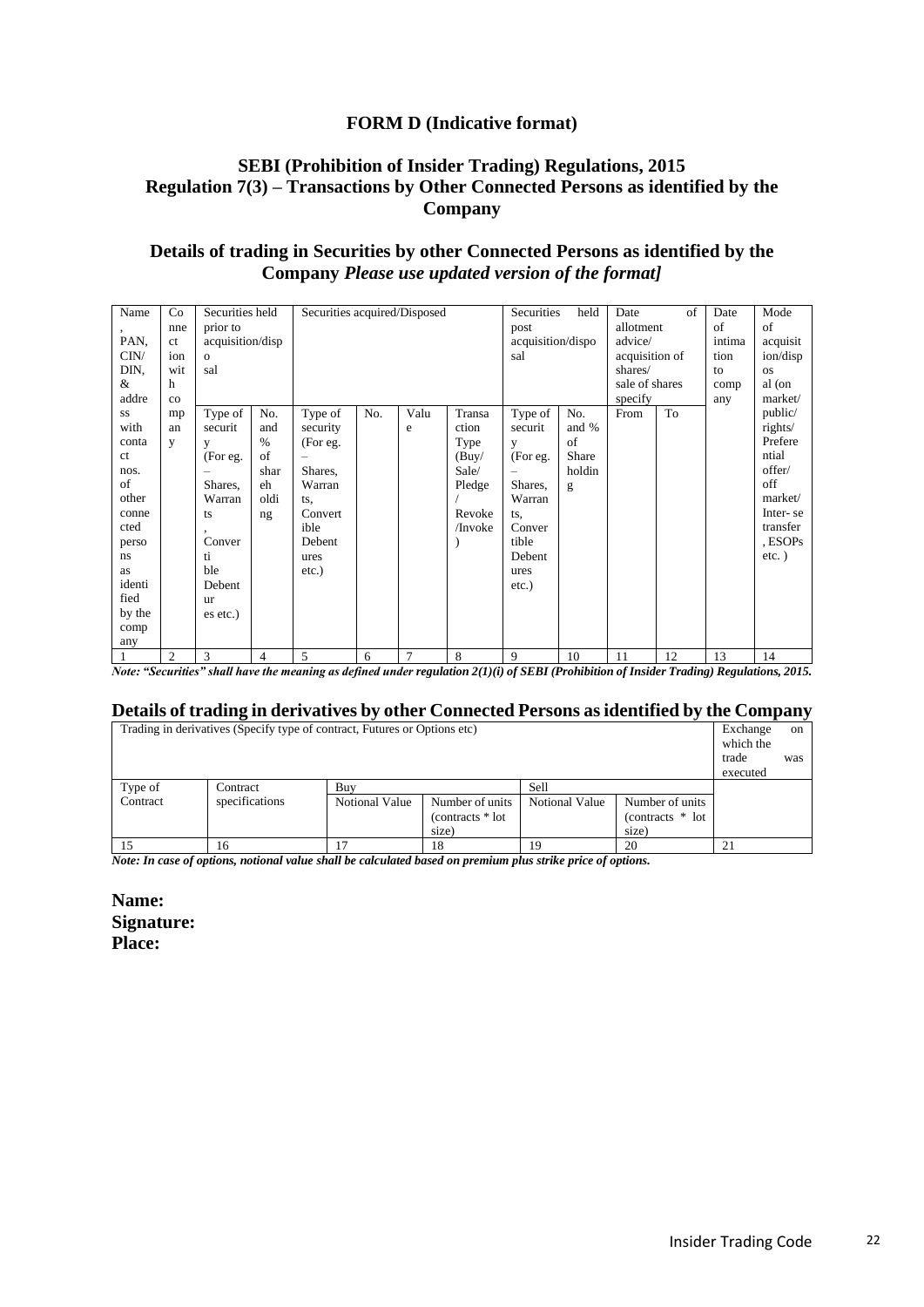#### **Form E**

(Application and undertaking for pre-clearance of trade by Designated Person(s) and their immediate relative under the Insider Trading Code applicable to dealing in securities of Delhivery Limited exceeding Rs.10, 00,000/- (Rupees Ten Lakhs Only) in value, in a single transaction or any other threshold as may be specified by the Board from time to time or a series of transactions over a calendar quarter)

|  | *(applicable to employees only) |  |  |  |  |  |  |  |  |  |  |  |  |
|--|---------------------------------|--|--|--|--|--|--|--|--|--|--|--|--|

Date: The Compliance Officer, Delhivery Limited

……………………

Dear Sir,

#### **Sub: Pre-clearance of Trades**

\*I/My immediate relative Mr./Ms. ……………………… intend to deal in equity shares of the company for which \*I/ on behalf of my immediate relative request pre-clearance of the trade.

| Sr. No.        | Details of the proposed Trade                    | Information<br>provided<br>by<br>Declarant |  |  |  |  |  |  |  |  |
|----------------|--------------------------------------------------|--------------------------------------------|--|--|--|--|--|--|--|--|
| 1              | Number of shares proposed to be traded           |                                            |  |  |  |  |  |  |  |  |
| $\overline{2}$ | Proposed date of trading in securities           |                                            |  |  |  |  |  |  |  |  |
| 3              | Current market price (as on date of application) |                                            |  |  |  |  |  |  |  |  |
| $\overline{4}$ | Demat A/c details                                | DP I.D.                                    |  |  |  |  |  |  |  |  |
|                |                                                  | Client I.D.                                |  |  |  |  |  |  |  |  |
|                |                                                  |                                            |  |  |  |  |  |  |  |  |
| 5              | Nature of Trade                                  | $\ast$                                     |  |  |  |  |  |  |  |  |
|                |                                                  | Purchase of securities                     |  |  |  |  |  |  |  |  |
|                |                                                  | Subscription to securities                 |  |  |  |  |  |  |  |  |
|                |                                                  | Sale of securities                         |  |  |  |  |  |  |  |  |
|                |                                                  | Pledge of securities                       |  |  |  |  |  |  |  |  |
|                |                                                  | Any other form of dealing in               |  |  |  |  |  |  |  |  |
|                |                                                  | securities                                 |  |  |  |  |  |  |  |  |
| 6              | The Depository for this Trade                    | *NSDL/CDSL                                 |  |  |  |  |  |  |  |  |
|                |                                                  |                                            |  |  |  |  |  |  |  |  |
| 7              | The trade is proposed to be carried out by       | Myself / My immediate relative             |  |  |  |  |  |  |  |  |
| 8              | My/ My immediate relative's current holding      |                                            |  |  |  |  |  |  |  |  |

#### The particulars of intended trade are as under: